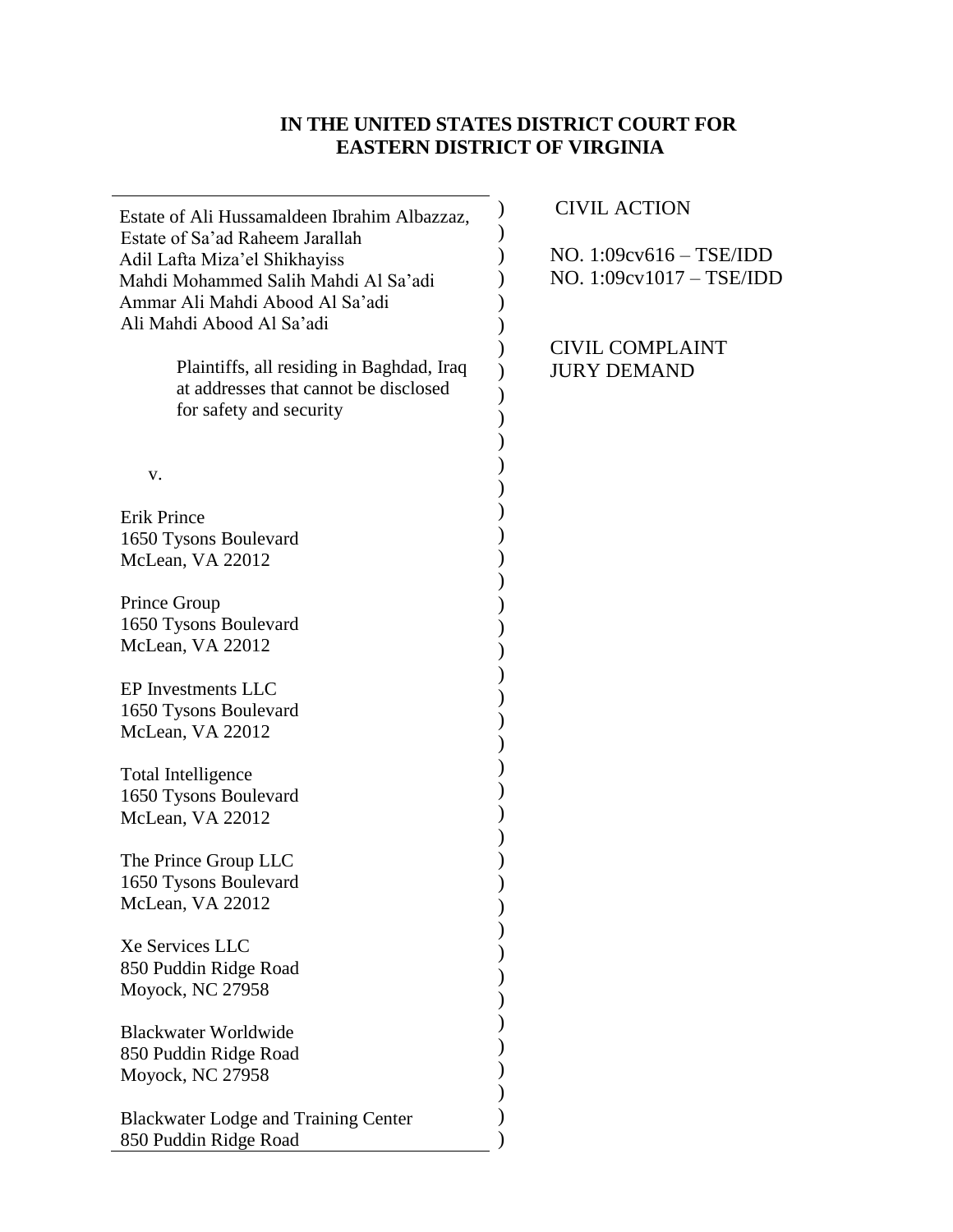| Moyock, NC 27958                                                                   |  |
|------------------------------------------------------------------------------------|--|
| <b>Blackwater Target Systems</b><br>850 Puddin Ridge Road<br>Moyock, NC 27958      |  |
| <b>Blackwater Security Consulting</b><br>850 Puddin Ridge Road<br>Moyock, NC 27958 |  |
| Raven Development Group<br>850 Puddin Ridge Road<br>Moyock, NC 27958,              |  |
| Defendants                                                                         |  |

# **FIRST AMENDED COMPLAINT**

1. This Amended Complaint is being filed pursuant to the Court's Order dated October 21, 2009. This action seeks compensatory damages to compensate the injured and the families of those killed or seriously injured by Defendants. This action seeks punitive damages in an amount sufficient to punish Defendants for their egregious misconduct.  $\frac{1}{1}$ 

#### **JURISDICTION AND VENUE**

2. This Court has original jurisdiction over the subject matter of this action pursuant to

28 U.S.C. § 1331 (federal question); 28 U.S.C. § 1332 (diversity jurisdiction); 28 U.S.C. § 1350

(Alien Tort Statute); and 28 U.S.C. § 1367 (supplemental jurisdiction).

 $\overline{a}$ 

3. Venue is proper in this Court pursuant to 28 U.S.C. § 1391(a)(3) and § 1391(b)(2).

## **PARTIES**

4. Plaintiff is the Estate of Ali Hussamaldeen Ibrahim Albazzaz. Mr. Albazzaz was a

 $<sup>1</sup>$  Plaintiffs, by separate motion, seek leave to join the following persons as additional defendants:</sup> Gary Jackson, Bill Mathews, and Evan Liberty.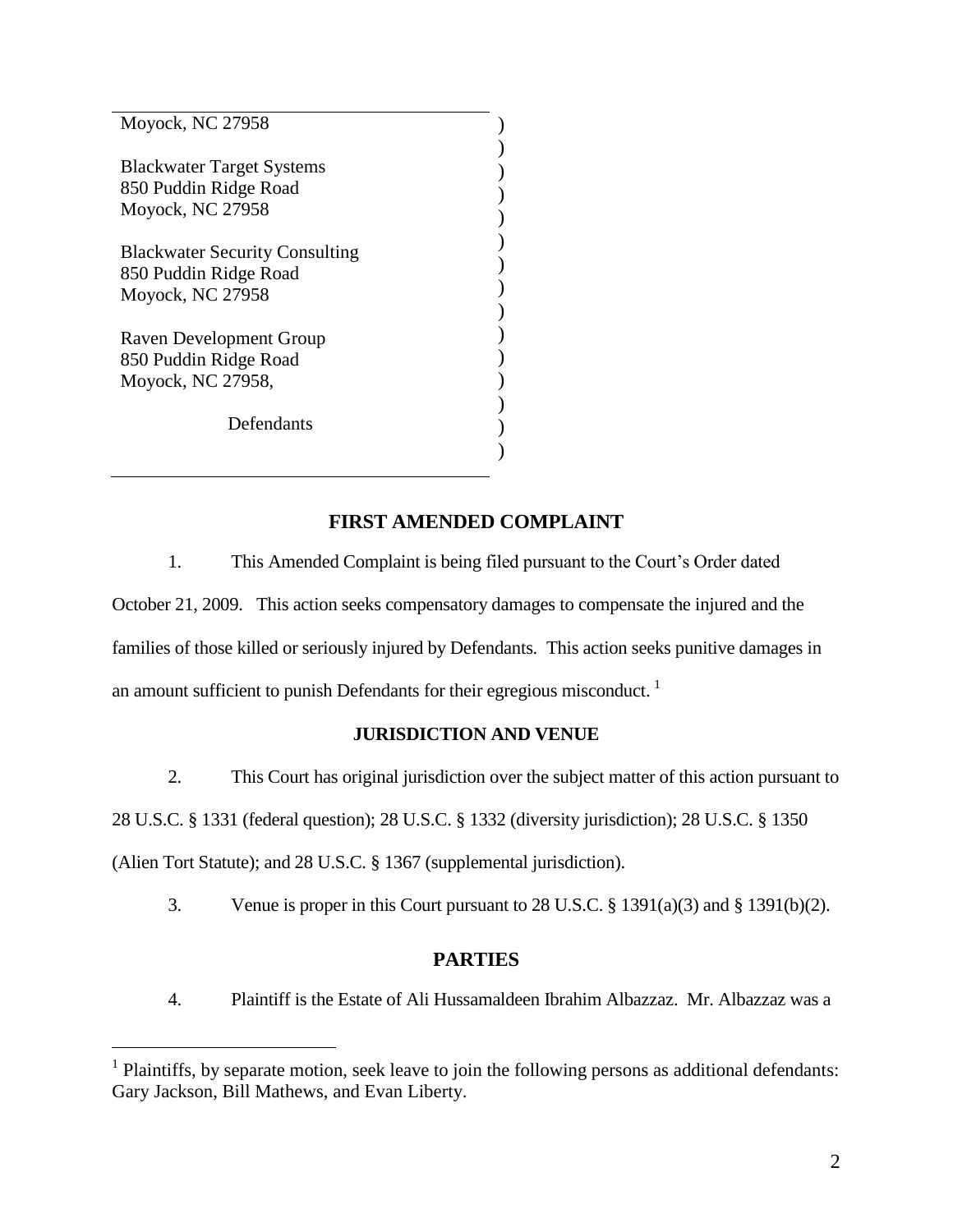citizen of Iraq who lived in Baghdad until he was shot to death by Blackwater shooters on September 9, 2007. He was the father of a newborn baby daughter.

5. Plaintiff is the Estate of Kadhum Kayiz Aziz. Mr. Aziz was a citizen of Iraq who lived in Baghdad until he was shot to death by Blackwater shooters while guarding a government building on September 9, 2007. He was the father of one child.

6. Plaintiff is the Estate of Sa'ad Raheem Jarallah. Mr. Jarallah was a 53-year old citizen of Iraq who worked as a school teacher at a technical institution in the City of Al Amara, Maysan province. He was married with four children, the youngest of which is 12 years old. On September 9, 2007, he was visiting Bagdad, on behalf of his institution, when he was killed by Xe-Blackwater shooters near Al Watahba Square.

7. Plaintiff Adil Lafta Miza'el Shikhayiss is a 37-year old citizen of Baghdad, Iraq. He was shot in the left leg on September 9, 2007.

8. Plaintiff Mahdi Mohammed Salih Mahdi Al Sa'adi is a 35-year old citizen of Baghdad, Iraq. He was shot in the head on September 9, 2007.

9. Plaintiff Ammar Ali Mahdi Abood Al Sa'adi is a 33-year old citizen of Iraq. He was assaulted by gunfire on September 9, 2007.

10. Plaintiff Ali Mahdi Abood Al Sa'adi is a 61-year old citizen of Iraq. He was assaulted on September 9, 2009.

11. Plaintiffs operated and owned shops and owned other properties that were seriously damaged by the September 9, 2007, gunfire.

#### **DEFENDANTS**

12. Erik Prince is a citizen of the United States domiciled in Virginia. His business offices are located at 1650 Tysons Boulevard, McLean, Virginia, 22102. He personally and wholly owns all corporate Defendants, which act as his alter egos. Mr. Prince does not observe the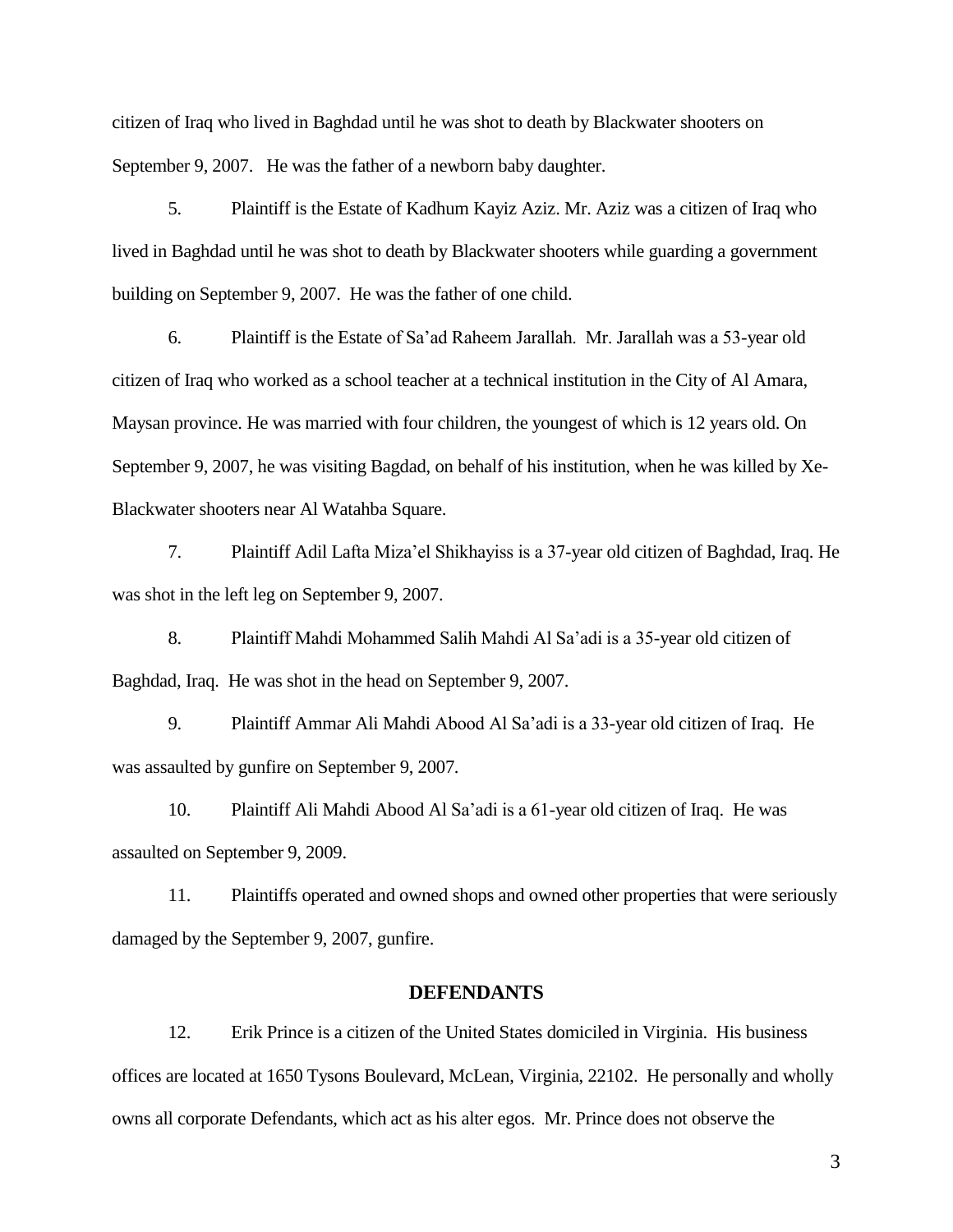corporate formalities necessary to preserve the corporate structure.

13. Defendant Prince Group LLC is incorporated in the United States and has its principal place of business in Virginia at 1650 Tysons Boulevard, McLean, Virginia, 22102.

14. Defendant EP Investments, LLC (now Xe Services LLC) is incorporated in the United States and has its principal place of business in Virginia at 1650 Tysons Boulevard, McLean, Virginia, 22102.

15. Xe Services LLC, United States Training Center, Inc., GSD Manufacturing LLC, and companies formerly known as Blackwater Lodge and Training Center, Inc., Blackwater Target Systems, Blackwater Security Consulting and Raven Development Group are incorporated in the United States and have their principal places of businesses in North Carolina at 850 Puddin Ridge Road, North Carolina, 27958.

16. Defendant Total Intelligence Solutions LLC and Total Intelligence Solutions LLP are incorporated in the United States and have their principal places of businesses in Virginia at 1650 Tysons Boulevard, McLean, Virginia, 22102.

17. The Corporate Defendants are registered to do business in Delaware, Michigan, Virginia, Louisiana, North Carolina, Georgia, Texas, Connecticut, Florida, Montana, and California.

18. All Defendants are located in this District.

## **THE CORPORATE FORMS ARE MERELY ALTER EGOS TO DEFENDANT ERIK PRINCE**

19. Defendant Erik Prince created various corporate entities to serve as his alter egos. Mr. Prince created these corporate alter egos to obscure and hide his wrongdoing. He personally controls all actions by the corporate entities. These corporate entities do not abide by corporate formalities. Funds are intermingled among the companies. Mr. Prince adds or subtracts funds from any given company to suit his own purposes without regard to any corporate formalities.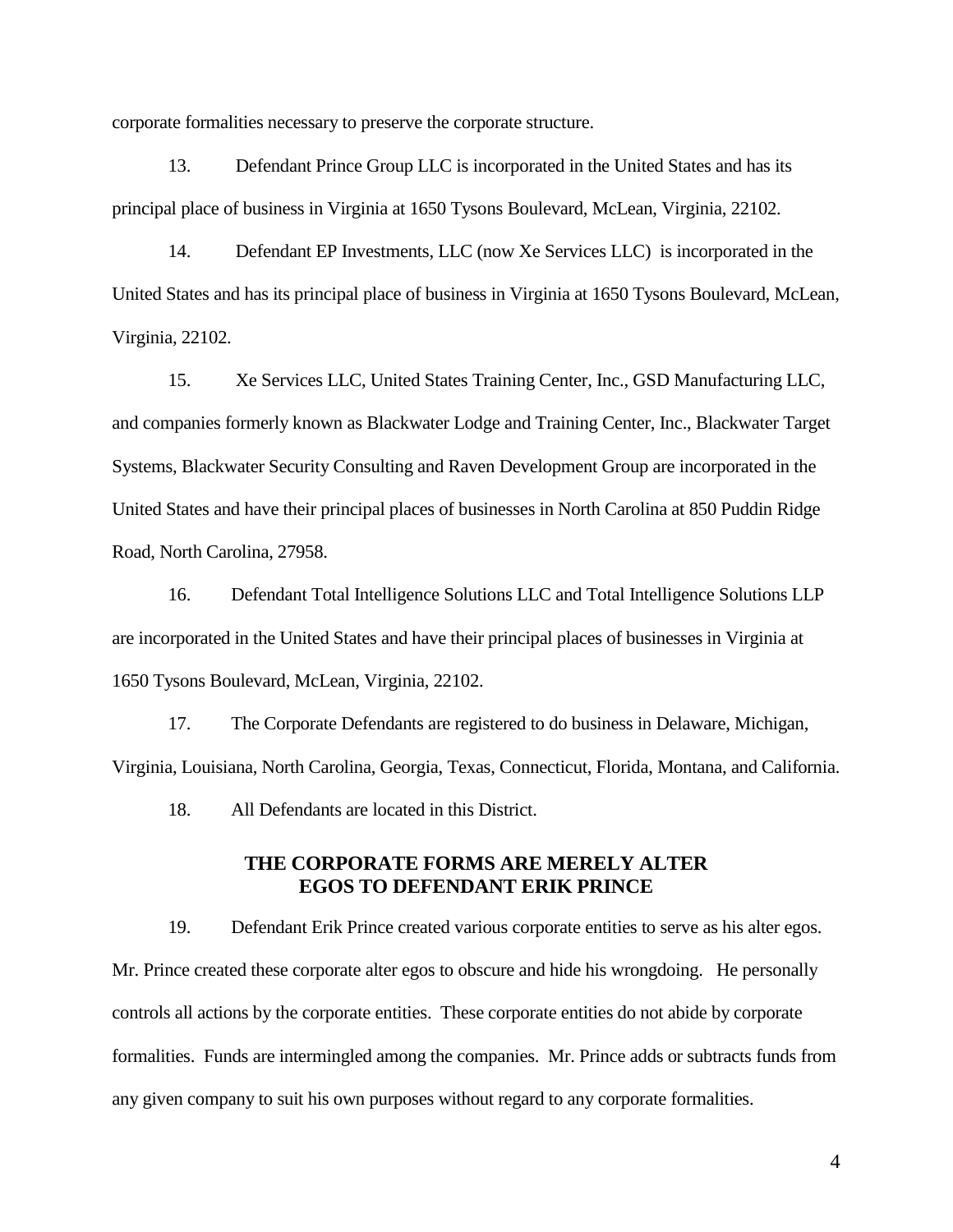20. Each and every company within Mr. Prince's empire is subject to any judgment entered in this action because Mr. Prince wholly controls the distribution of funds. These entities include, but are not limited to, the corporate defendants as well as companies doing business under the following nomenclature: Xe, Blackwater, Total Intelligence, Greystone, Paravante, Raven, Presidential Airlines, Prince Group, EP Investments, and various others that reasonable discovery will establish are wholly owned and controlled by Mr. Prince.

#### **BACKGROUND FACTS**

21. Defendant Erik Prince became an extremely wealthy man when his father died, inheriting approximately \$1.35 billion. In 1997, Defendant Prince formed a company known as Blackwater. He subsequently hired his close friends, Gary Jackson and Bill Matthews, to assist him in running Blackwater, now known as Xe.

22. At the outset, Blackwater made money offering training to law enforcement and military personnel on weapons safety and other topics. Prince, Jackson and Matthews, however, began to envision a future in which they made money by forming a private army and selling its services. Towards that end, beginning at least by 2003, they formed "Army of Blackwater" or "AOB" within the existing company.

23. Blackwater employees were invited to join AOB if they demonstrated excellent skills in shooting or fighting, and were capable of obtaining a security clearance and a passport. These hand-selected persons attended frequent training sessions designed to maintain and elevate their physical skills.

24. Reasonable discovery will show that persons joining the AOB included Brian Berry, Max Grumiaux, Ken Cashwell, Thalia Ellis, as well as others whose identities are not yet known. Members of AOB attended training sessions during the regular work day. The AOB training persisted throughout 2003.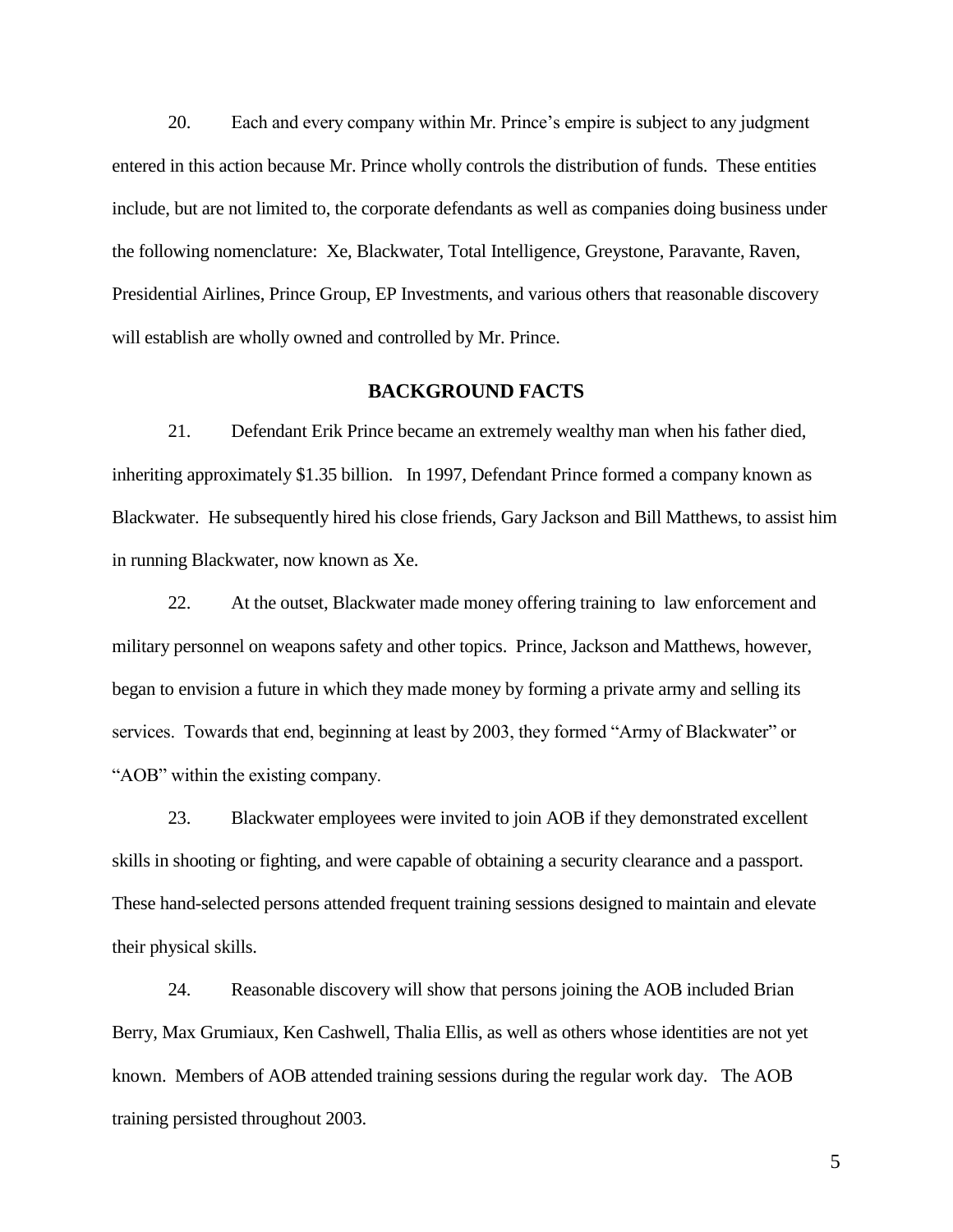25. By the end of 2003 and the beginning of 2004, Defendant Erik Prince moved beyond just training his AOB.

26. At that time, Defendant Prince began to conspire with Gary Jackson and Bill Matthews to deploy a private army to Iraq to kill innocent Iraqis. The three men repeatedly met and conferred on how to implement their scheme to kill innocent Iraqis. They met in what was known as the USA Building in Moyock, North Carolina, and they met in Prince Group's offices in Tysons Corner, Virginia.

#### **FORMATION OF A CONSPIRACY TO KILL INNOCENT IRAQIS**

27. This conspiracy to kill Iraqis was motivated by greed and religious beliefs. Gary Jackson and Bill Matthews repeatedly referred to "laying Hajiis out on cardboard" and used racist and derogatory terms for Iraqis and other Arabs, such as "ragheads" or "hajiis." Defendant Prince, in addition to being fully aware of these statements by his co-conspirators, openly referred to the conspiratorial efforts as a "Crusade," and directly encouraged certain employees to participate in killing Iraqis.

28. The "Crusade" mentality was overt within Blackwater, with the teams being assigned names with religious significance such as "Templar 21." A substantial number of Blackwater personnel self-selected "call signs" associated with the Crusades.

29. Defendant Prince, Jackson and Matthews, emboldened by the fact that Mr. Prince's wholly-owned companies had been retained by the United States government, began to consider themselves as leading a private army that was empowered to act as the equivalent to a dulyconstituted armed force of the United States.

30. As set forth below, Defendant Prince, working closely with Jackson and Matthews (whose joinder as Defendants is being sought by Plaintiffs), repeatedly and flagrantly violated the laws of the United States.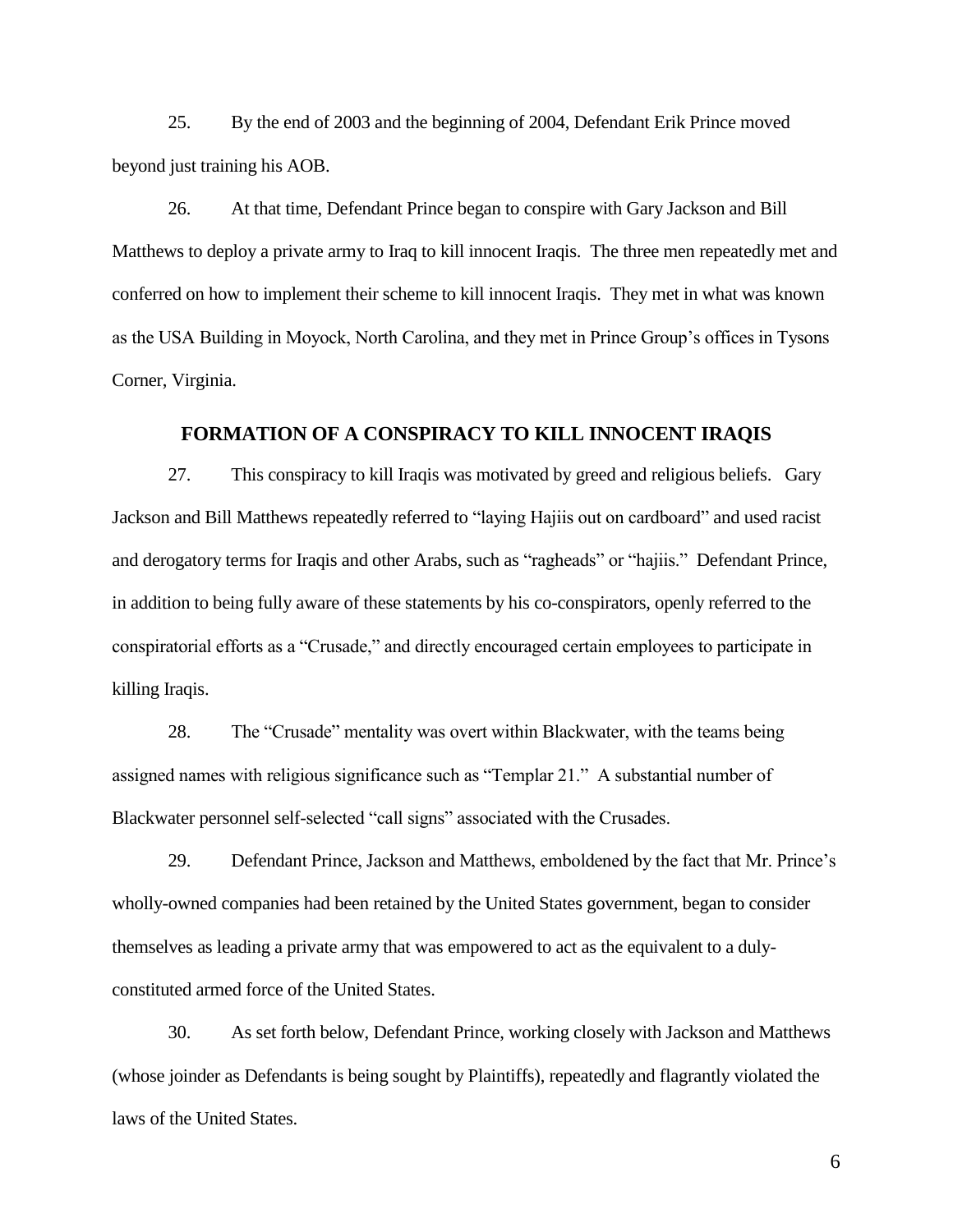31. Defendant Prince, Jackson and Matthews ignored the law to form and deploy this private Blackwater army. This trio of conspirators hired persons who were known (or should have been known) to use steroids and other judgment-altering drugs. This trio hired former military officials known to have been involved in human rights abuses in Chile, and an extensive number of foreign nationals who are forbidden by the laws of their own country from serving as mercenaries.

32. Certain evidence regarding the formation and implementation of this conspiracy is on the public record. In 2003, Gary Jackson stated publicly "I would like to have the largest, most professional private army in the world."

33. In March 2006, during a conference held in Amman, Jordan, another Blackwater executive, Cofer Black, publicly declared that Blackwater was able to deploy a private brigade-sized force to any conflict or crisis zone, and commented that Blackwater just needed invitations to deploy.

34. In 2006, Defendant Prince personally participated in a series of high-level meetings in which he tried to persuade various governmental officials that they should use this private Blackwater army for offensive missions around the globe, including, reasonable discovery will show, in Africa.

35. Defendant Prince recruited persons away from the military, telling military personnel to "go get your Trident" and then come back to Blackwater for employment.

36. Additional evidence regarding the formation of this conspiracy will be obtained through reasonable discovery. For example, at a point in time not yet known to Plaintiffs, Defendants began to record all telephonic conversations occurring on the premises. Certain employees have had their tape-recorded conversations played back to them. As a result, reasonable discovery likely will yield tape recorded information regarding the formation of the conspiracy to kill innocent Iraqis. In addition, there is at least one and likely substantially more email exchanges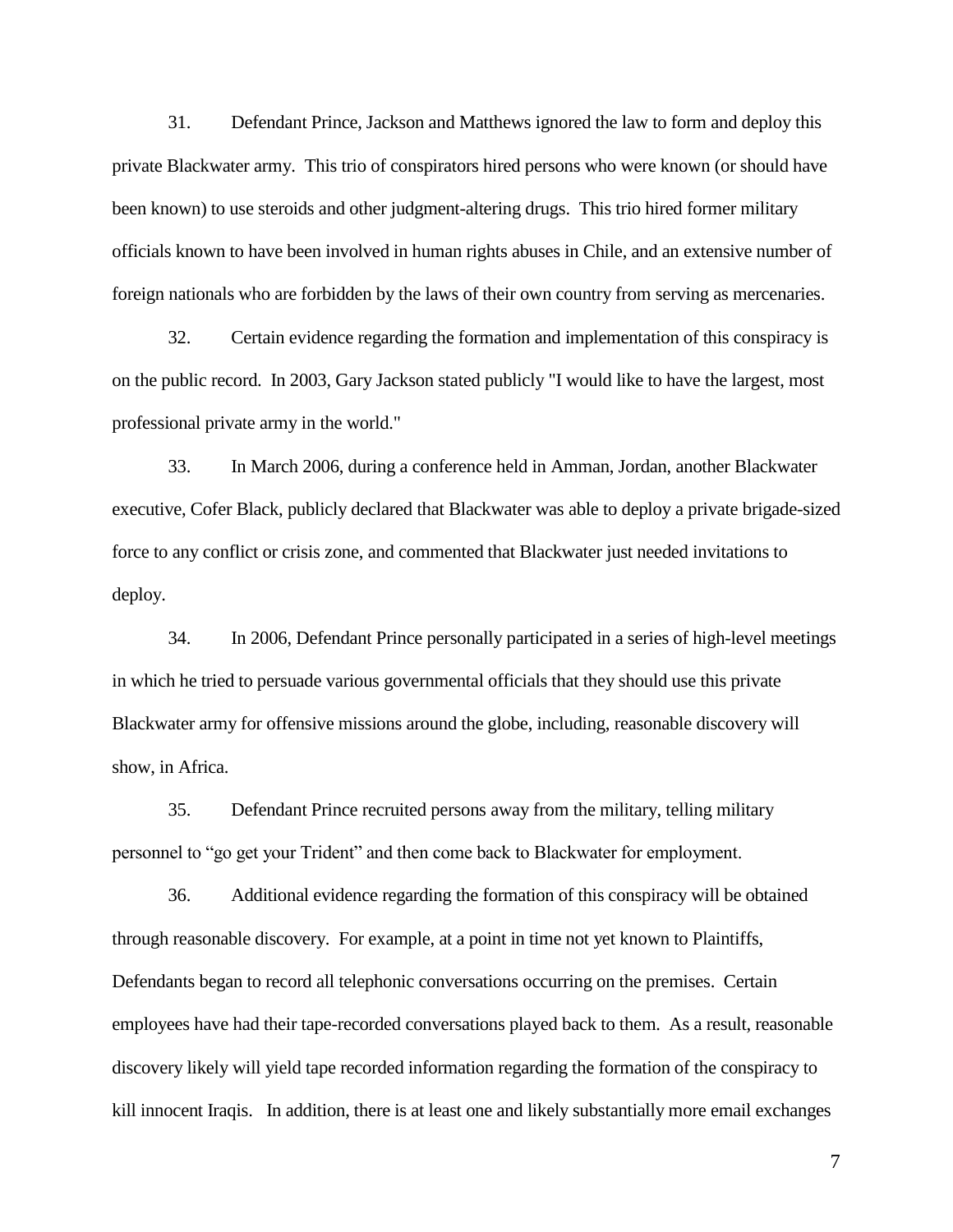with Gary Jackson in which he is questioned about why the company continues to employ persons known to kill without provocation. This email exchange and others of like kind should be obtainable through reasonable discovery.

#### **INTENT TO MURDER AND INJURE INNOCENT IRAQIS**

37. After forming an intent to deploy a private army to kill and injure innocent Iraqis, Defendant Prince and his co-conspirators began to implement this conspiracy in two ways: First, Defendant Prince, Jackson and Matthews directly and expressly authorized Blackwater personnel to kill and seriously injure innocent Iraqis. These direct authorizations to kill Iraqis were given to employees working within the Blackwater structure known as "SELECT."

38. This SELECT program operated alongside the Department of State program known as WPPS. Under the "SELECT" nomenclature, Prince, Jackson and Matthews implemented their conspiracy to kill Iraqis. Prince, Jackson and Matthews encouraged and directed SELECT personnel to go out "night hunting" and kill any Iraqis found outside after the curfew.

39. Blackwater men participating in the "night hunting" went out in Blackwater's Little Bird helicopters at night. These persons shot and killed scores of innocent Iraqis by reasoning that any Iraqi outside after curfew must be a "combatant" who deserved to be killed by Blackwater's private army.

40. These men who engaged in the night hunting trips as well as daytime excursions to murder Iraqis included Rich Garner, Phil Abdow, Steve Babylon, Gregory LaRue, and many others whose identities are not yet known but are capable of being discovered. On rare occasions, persons from WPPS program were asked to join the ongoing SELECT operations and participate in the "night hunting" murder sprees.

41. Defendant Prince personally authorized the use of the Little Bird helicopters for this "night hunting" of Iraqis. Defendant Prince and Gary Jackson personally traveled repeatedly to Iraq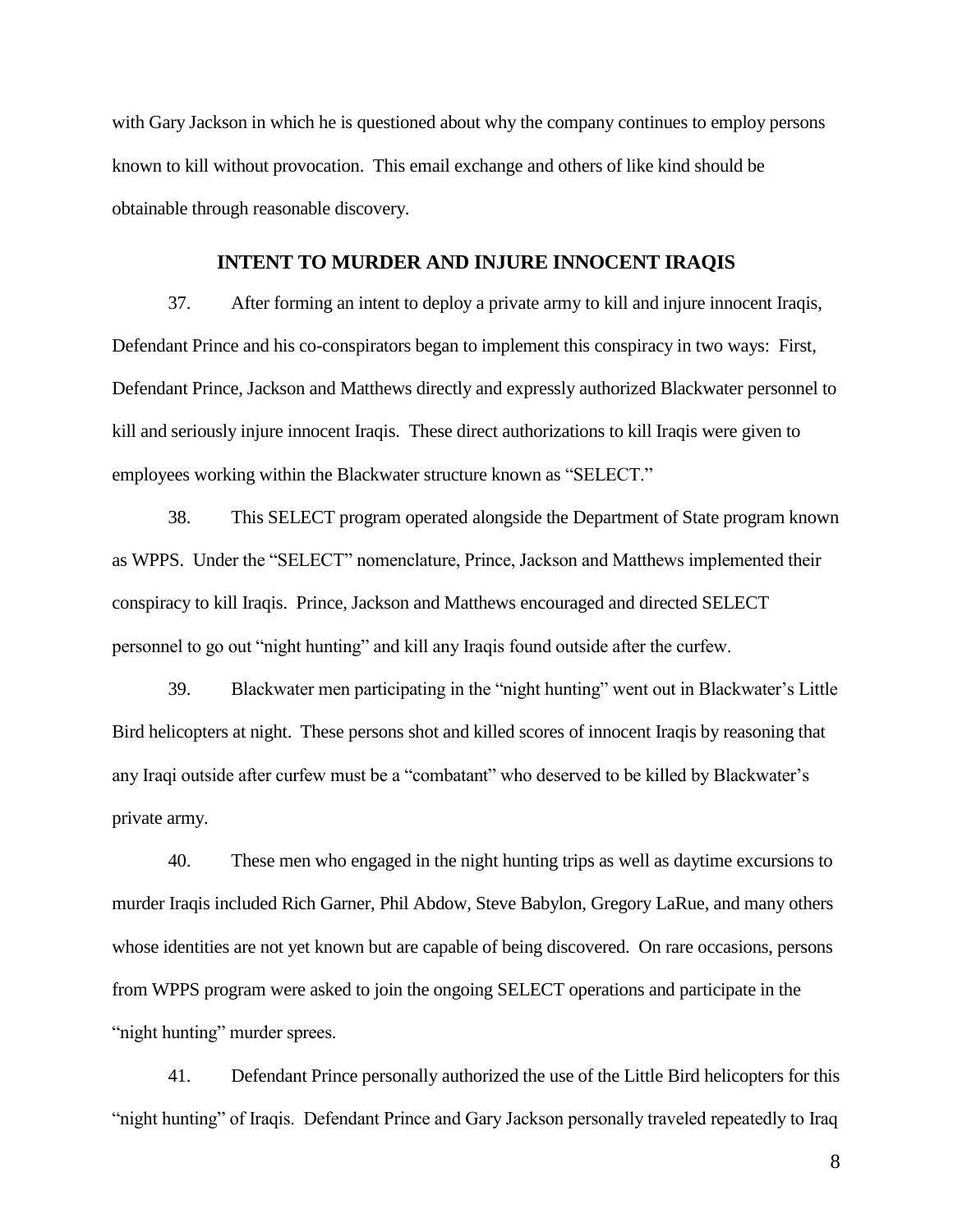to oversee these murders of innocent Iraqis.

42. Defendant Prince, on one of his many trips to Iraq, personally congratulated a relatively large group of men for increasing the number of Iraqis killed by Blackwater men. He openly talked about the need to "win the war" and in all respects acted as if Blackwater was an authorized military force free to operate with impunity within Iraq.

43. Persons who managed or participated in the SELECT program included Paul Mullis, Kurt Smith, Randy Leonard and a woman named Syd Beem. These persons participated to varying degrees in the ongoing conspiracy to use SELECT personnel as method to kill scores of innocent Iraqis.

44. Others within Mr. Prince's empire, such as Mike Rush, Martin Strong, J.D. Stratton, and Brian Bonfiglio, were well aware of the use of the SELECT personnel as a private Blackwater army intent on killing Iraqis. These men, and likely others, voluntarily joined the ongoing conspiracy.

45. Although the murders occurred in Iraq, Defendants Prince, Jackson, and Matthews controlled events from their offices in North Carolina and Virginia. Such control occurred via the use of higly-sophisticated technology housed in a "war room" in Moyock. Indeed, Defendant Prince bragged on national television that Blackwater had such sophisticated technology that he always was able to ascertain the location of his men in Iraq.

46. Defendant Prince, along with Jackson and Matthews, oversaw the murders and other Iraqi activities from a "war room" in Moyock equipped with sophisticated communications and monitoring capabilities.

47. Reasonable discovery likely will show that Defendant Prince and his coconspirators developed a second "war room" in the either the Tysons Corner offices or the Prince family house.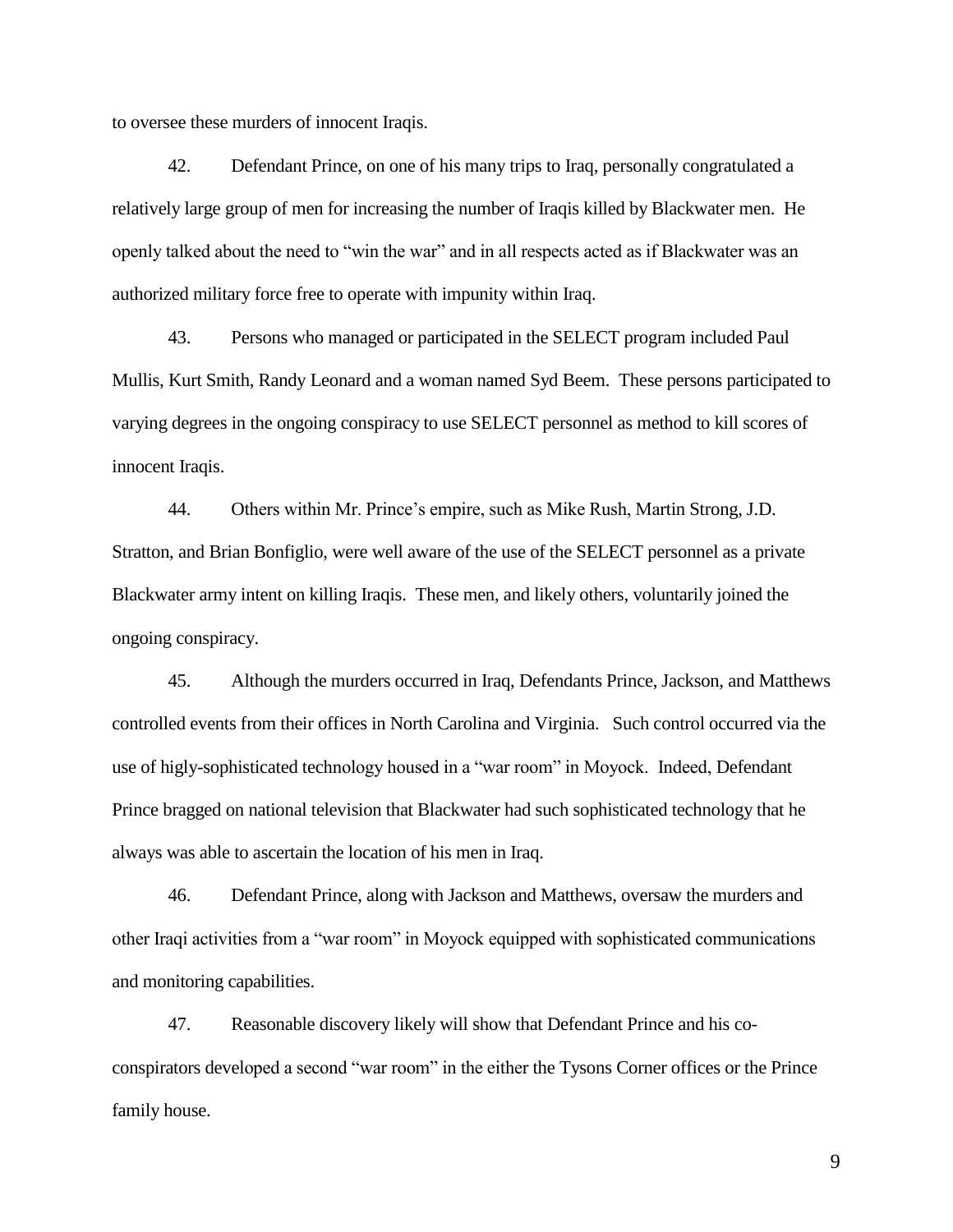48. Defendants Prince, Jackson and Matthews conspired to continue to implement their private war plan during meetings held in North Carolina and Virginia. These conspirators ensured that persons such as Rich Garner who participated in the killing of Iraqis quickly moved up the corporate ladder. All three conspirators openly referred to Blackwater operations as being akin to military operations on numerous occasions.

49. Defendants Prince, Jackson and Matthews repeatedly made statements and engaged in overt acts in Iraq, North Carolina and Virginia in front of numerous Blackwater employees. They clearly conveyed their view that Blackwater was above the law. Statements were made to the effect that "the law stops at Blackwater's gate."

50. These statements were not mere braggadocio. For example, when federal authorities raided the Moyock compound to search for illegal weapons, the guard tending the front gate, acting under instructions, refused to permit the federal authorities to enter the compound until the armory had been tipped off that a raid was occurring.

51. Defendants Prince, Jackson and Matthews also openly encouraged a disdain for the laws of the United States and Iraq. Their example was followed throughout the company. For example, when one Blackwater employee questioned executive Mike Rush about the illegalities involved in smuggling the weapons (discussed below), Rush responded "you fucking idiot, we are at war and we are going to do whatever it takes. If it means moving weapons in there outside of some of these stupid laws, do it."

52. The fact that the owner Defendants Prince, and his top executives, Jackson and Matthews, endorsed the murder of innocent Iraqis had a profound impact on the conduct of the Blackwater men working on the WPPS program.

53. Many of the Blackwater men assigned to WPPS contract viewed acting with extreme aggressiveness towards Iraqis, up to and including killing them, as a way to obtain a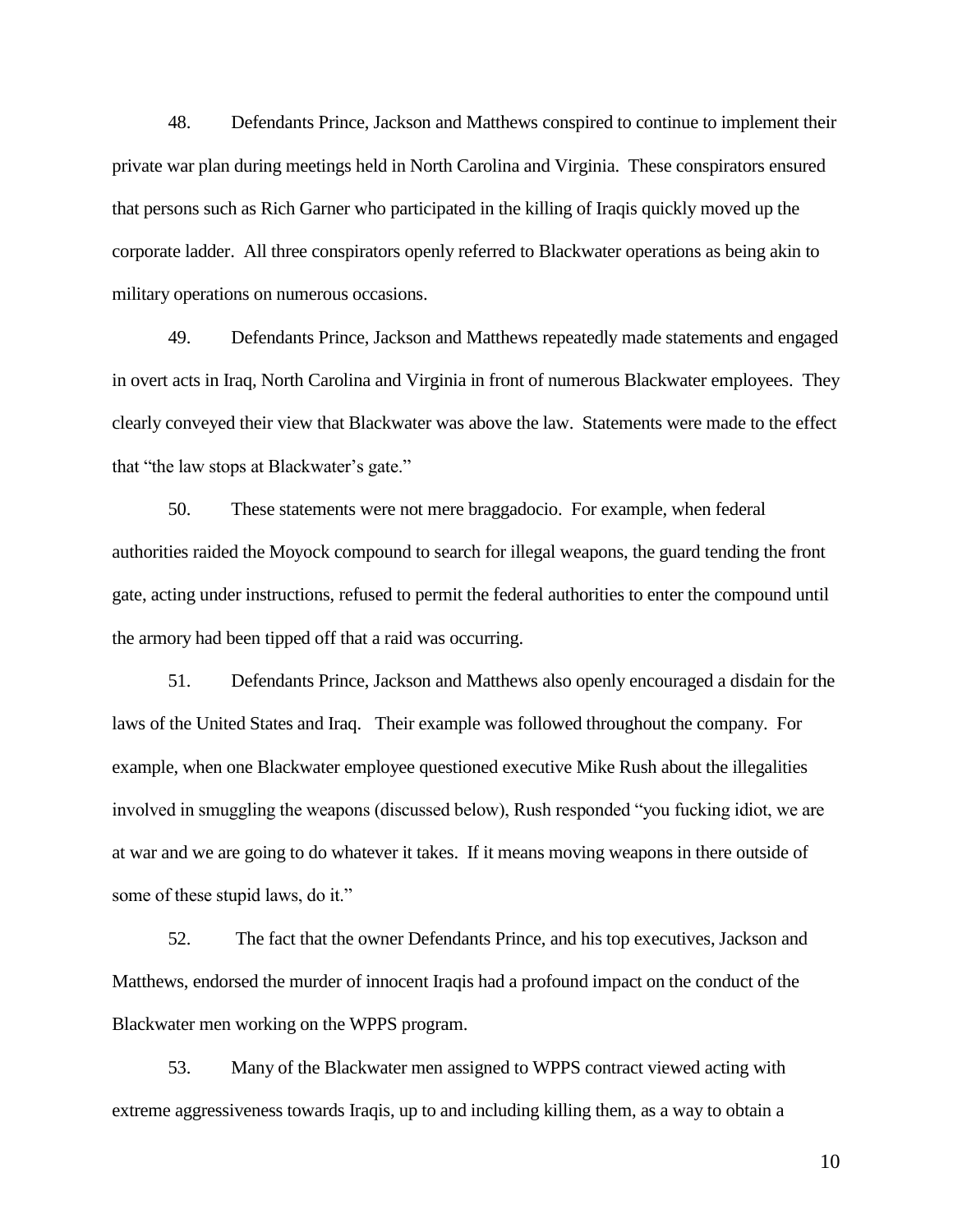promotion to a corporate position or to the SELECT program.

54. In 2003 and 2004, personnel working on the WPPS contract began to undertake their own version of the night hunting, going out on "familiarization" runs. These "fam" runs, ostensibly done to familiarize the teams with Baghdad, turned into shooting sprees, as the men shot anyone on a bridge or anyone who "looked suspicious." In late 2004 or early 2005, the Department of State finally learned of this egregious misconduct, and directed Defendant Prince to stop letting the WPPS personnel go on "fam" runs.

55. The majority of persons promoted to corporate positions were all persons who were willing to participate in the night hunting, fam runs, or other forms of Blackwater's ongoing "Crusade" against Iraqis. Those who questioned the wisdom and legality of Defendant Prince's decision to engage in a private war against the Iraqis were terminated.

56. Defendants Prince, Jackson and Matthews repeatedly refused to reprimand or discipline WPPS personnel who used excessive and unnecessary force to kill unarmed and innocent Iraqi civilians.

57. For example, on two different occasions, Blackwater employees named Brad Elmer and Beau Phillips fired without cause, seriously injuring or killing innocent Iraqis.

58. Blackwater management failed to report the shootings to the State Department. Blackwater management destroyed the video and audio evidence related to the shootings. This pattern of failing to report and destroying evidence was commonplace.

59. On yet another occasion, Defendant Prince, Gary Jackson and Bill Matthews overrode a recommendation from Blackwater management in Iraq to place an unstable individual on the "do not use" list. A man named Luke Doak (nicknamed "peanut") murdered an Iraqi, and bragged about his "kill." Given his homicidal conduct, his manager, George Angerer, recommended that Doan be placed on the "do not use" list. His recommendation was not accepted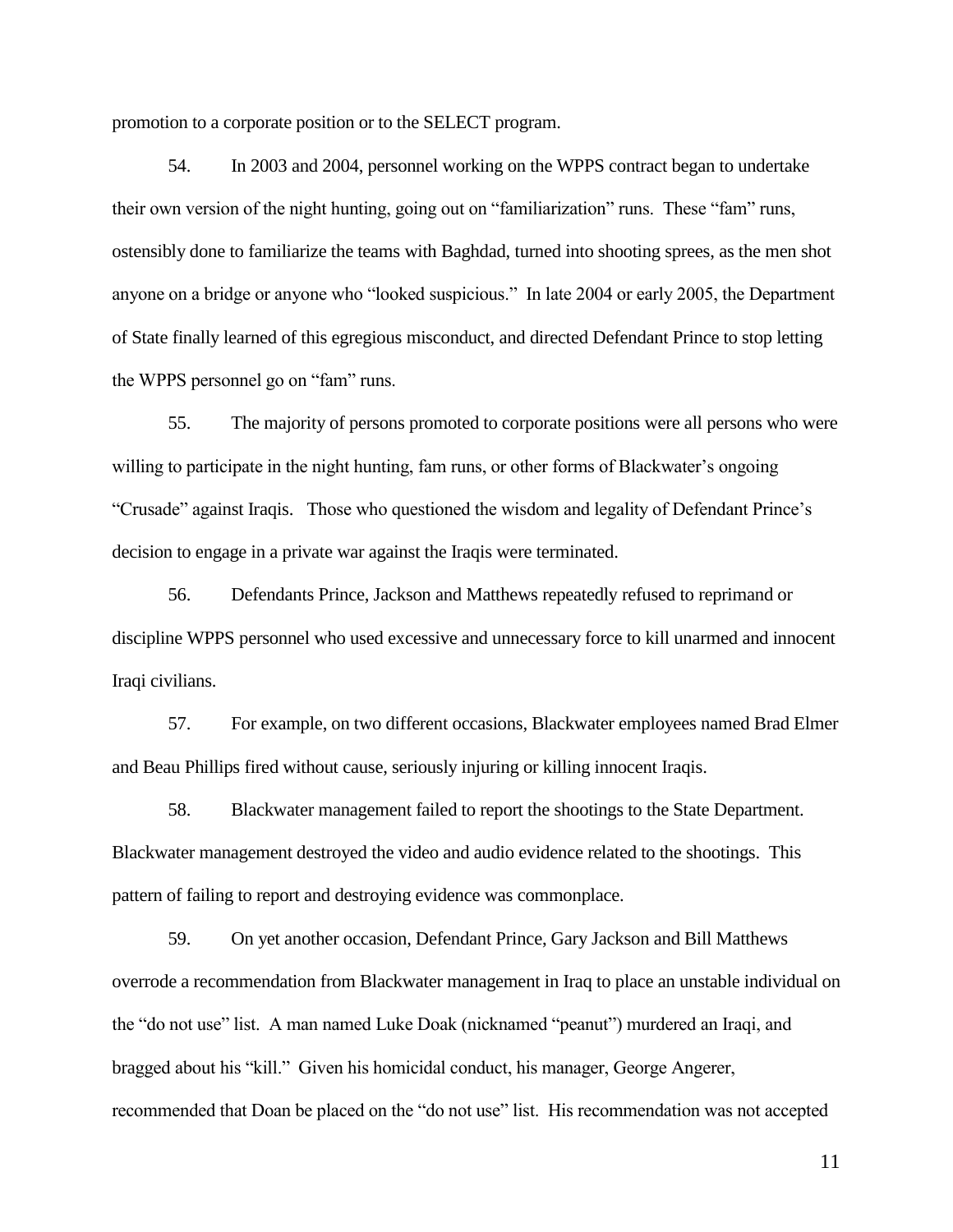by Defendant Prince and his co-conspirators.

60. In addition to knowingly employing men who killed innocent Iraqis and then bragged about such kills, Defendants Prince, Jackson and Matthews knowingly sent to Iraq a substantial number of men who had tested positive for steroids. These facts are set forth in medical records kept in Moyock, North Carolina.

61. Certain employees located overseas refused to deploy unfit men and instead sent them back to the United States, advising that they were unfit to deploy for various reasons. These reasons included (a) making statements about wanting to deploy to "kill ragheads" or achieve "kills" or "body counts," (b) excessive drinking, (c) steroid use, and (d) failure to follow safety and other instructions regarding lethal weaponry. When these demonstrably unfit men were returned to the United States, Defendant Prince, Gary Jackson and Bill Matthews would send them back to be deployed in Iraq with an express instruction to "stop costing the company money."

62. During 2004 through 2007, Defendant Prince, at times using the corporate forms and at other times acting as an individual, purchased a significant number of weapons. After purchasing the weapons, Defendant Prince directed that employees working in the armory alter the weapons, which is illegal. One or more employees followed this direction, and illegally altered weapons.

63. Defendant Prince routinely took weapons, including sniper rifles, from the armory back to his home and offices in McLean, Virginia. The armory is unable to account for all the weaponry personally taken by Defendant Prince.

64. Defendants smuggled the illegally altered and outfitted weapons into Iraq by polywrapping them and hiding them in dogfood. An employee named Ana Bundy oversaw the smuggling of the weapons under the direction of Defendants Prince, Jackson and Matthews.

65. John B., a young man who worked in the armory in North Carolina, photographed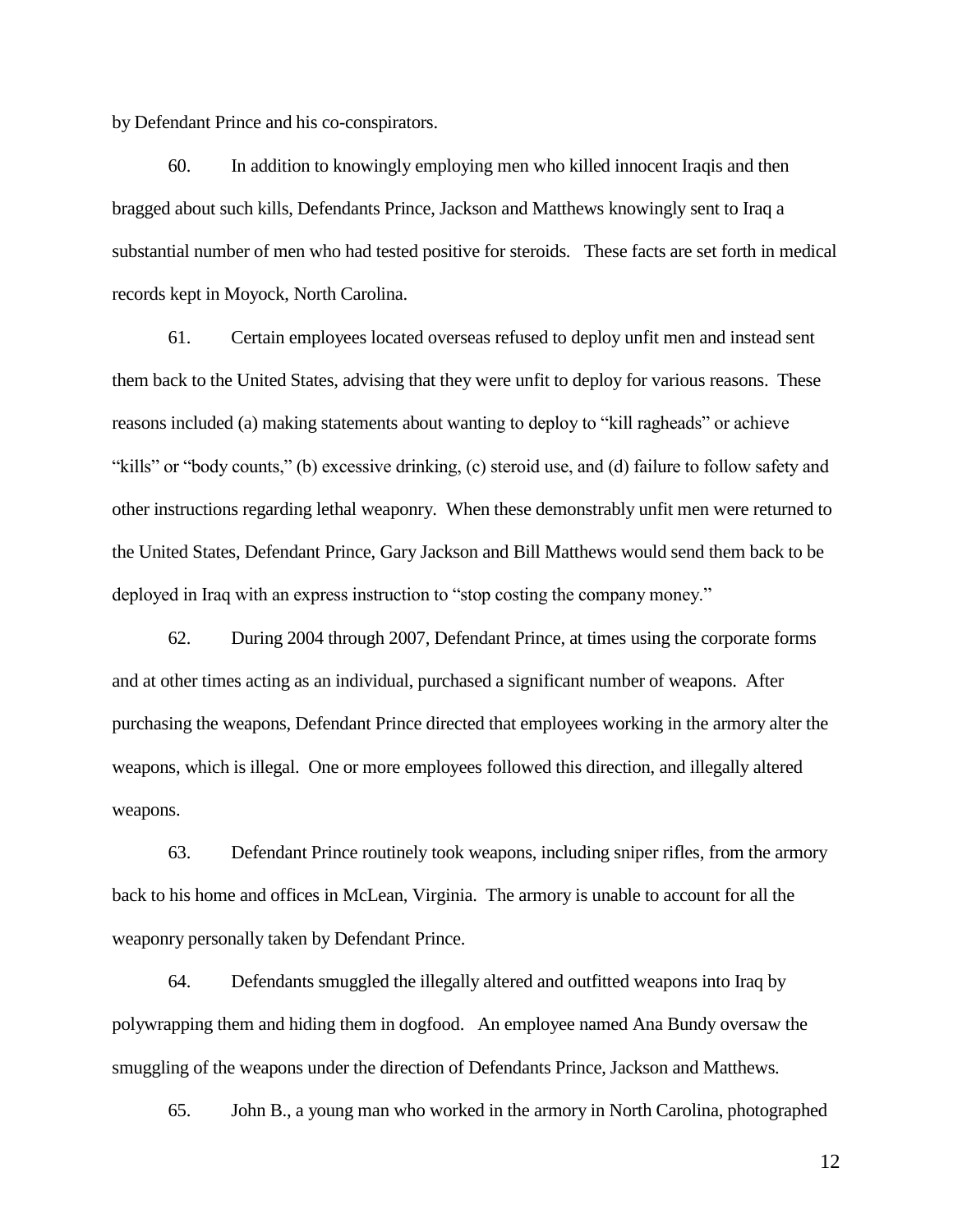these weapons smuggling activities. He photographed Ana Bundy personally polywrapping the illegal weapons. He showed the photographs to another Blackwater employee, who commented "you better be careful, this is the type of thing that can get you killed." John also showed the photographs to Gary Jackson. Upon seeing the photographs, Gary Jackson lost his temper. John is now dead.

66. Two members of the original AOB, Max Grumiaux and Ken Cashwell, were arrested as a result of their complicity in this ongoing weapons smuggling.

67. Gary Jackson has admitted that he is the target of an ongoing federal investigation.

68. In addition to smuggling weapons into Iraq, Defendants undertook the shipment of substantial quantities of ammunition, quantities well in excess of any defensive needs related to serving as security for the Department of State.

69. Reasonable discovery will show Defendants procured and shipped to Iraq night vision goggles without obtaining the regulatory approvals needed for such shipments.

70. Defendants procured in Iraq and elsewhere, and other weaponry such as hand grenades and handheld rocket launchers.

71. Reasonable discovery may show that Defendants purchased hollow-point bullets unlawfully designed to inflict maximum damages to Iraq. These bullets were distributed by a company then known as LeMas Ltd. This company was run by John Hamilton, and located at 1818 North Taylor, Suite 213, Little Rock, Arkansas, 72207. These bullets were repeatedly used by men employed by Defendant Prince.

72. Defendant Prince, Jackson and Matthews were well aware of the use of the LeMas bullets by their men because it came to their attention that one Blackwater employee, Ben Thomas, circulated videos in which he used the LeMas bullets to murder innocent Iraqis. These grisly videos were essentially promotional materials used to increase desire for these illegal bullets amongst the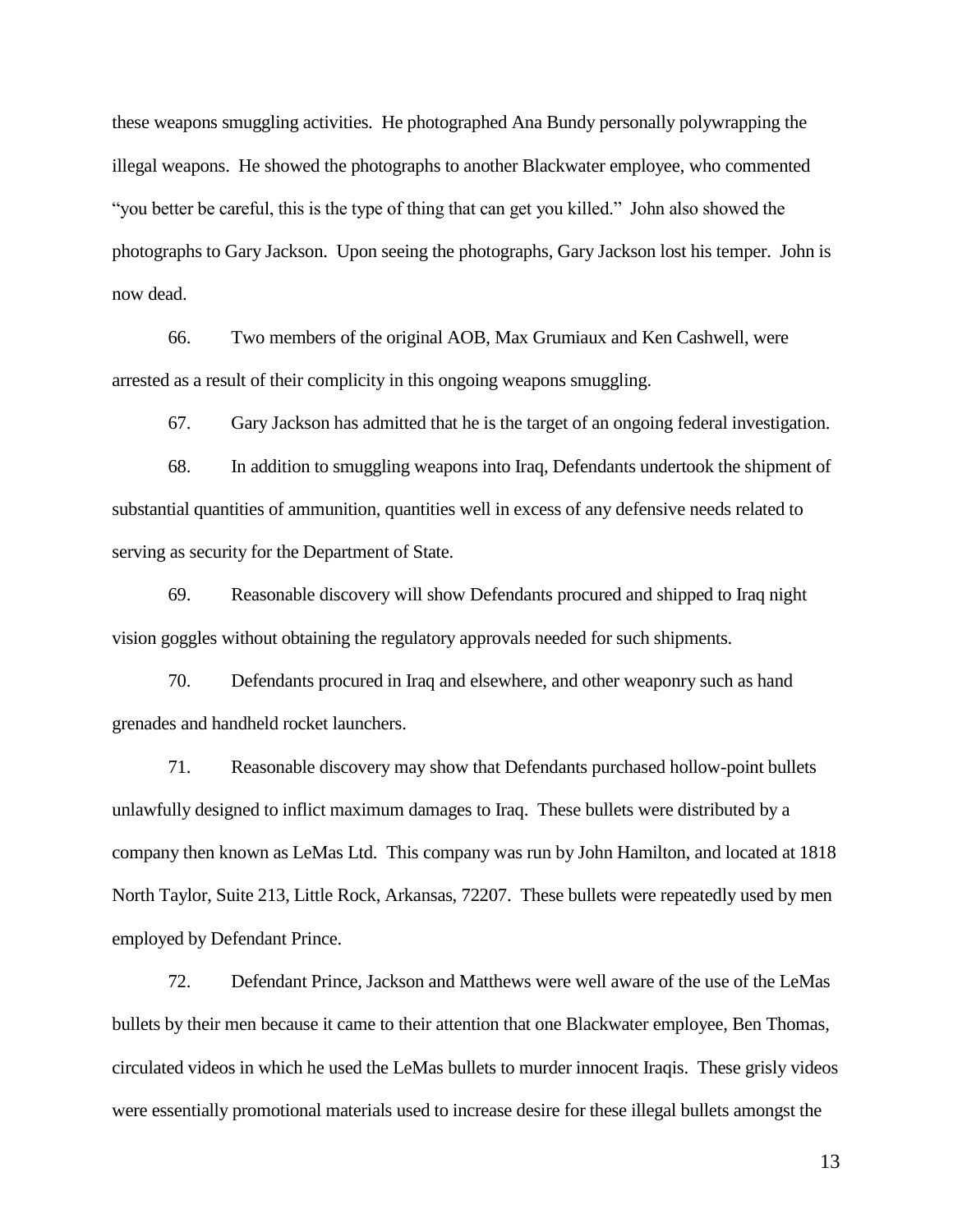Blackwater men. It is not yet known, but should be ascertainable through reasonable discovery, whether Defendant Prince and his co-conspirators financially profited from the distribution of this illegal LeMas ammunition.

73. The ongoing killing of Iraqis and the illegal altering and smuggling of weapons and ammunition was not hidden from in-house attorney Steve Capace. Reasonable discovery will show Capace worked directly and closely with Prince, Jackson, and Matthews, and knew about, but failed to stop, the ongoing illegal conduct.

74. The illegal weaponry and ammunition kept Blackwater's private army of men fully armed and able to kill innocent Iraqis. This weaponry was not needed to fulfill Blackwater's obligations to provide protective services to the Department of States.

75. Mr. Prince and his co-conspirators paid a series of bribes to Iraqi officials. This bribery violates the Foreign Corrupt Practices Act.

#### **SEPTEMBER 9, 2007 FACTS**

76. On September 9, 2007, heavily-armed Blackwater mercenaries (known in Blackwater parlance as "shooters") working in Iraq fired, without justification, on a crowd of innocent Iraqi persons in and around Al Watahba Square resulting in multiple deaths and injuries. Plaintiffs were among those killed in this massacre. This senseless slaughter on September 9, 2007, was only one in a series of recent incidents in Blackwater's lengthy pattern of egregious misconduct in Iraq resulting in the deaths of innocent Iraqis.

77. Xe-Blackwater created and fostered a culture of lawlessness amongst its employees, encouraging them to act in the company's financial interests at the expense of innocent human life. The September 9, 2007 shooting is one episode in a lengthy pattern of egregious misconduct by Xe - Blackwater acting in Iraq, Afghanistan and around the world.

78. On or about September 9, 2007, one of Mr. Prince's employees, a man named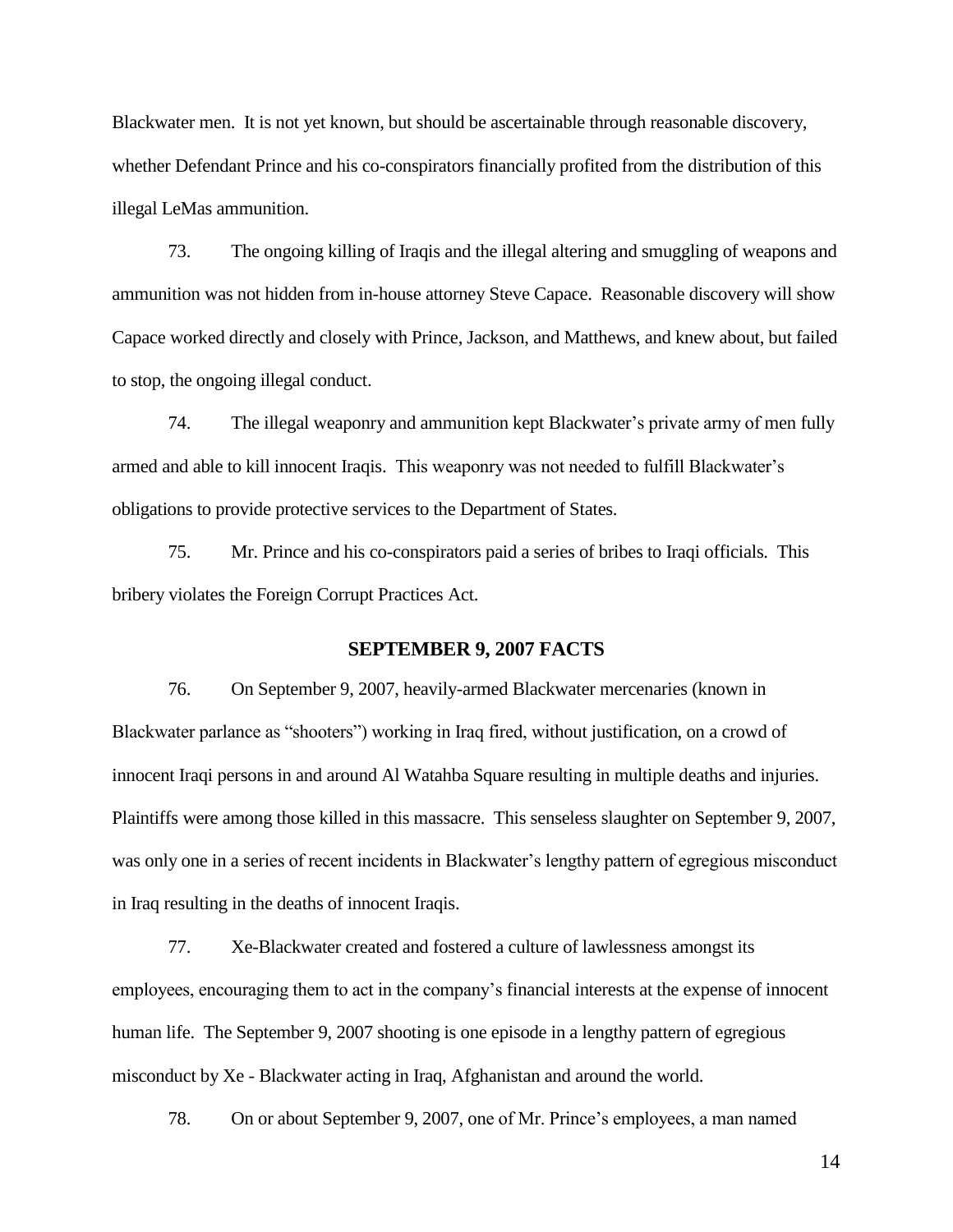Evan Liberty, drove through the streets of Baghdad firing an automatic weapon from a port hole of an armored Blackwater vehicle. Mr. Liberty fired without reason, and fired without regard for who might be struck by the rounds.

79. Plaintiffs were among those damaged struck by Mr. Liberty's wanton shooting.

80. Mr. Prince is personally responsible for the assaults on Plaintiffs because Mr. Liberty's egregious misconduct was not an isolated or aberrational act. Mr. Prince personally directed and permitted a heavily-armed private army, including but not limited to Mr. Liberty, to roam the streets of Baghdad killing innocent civilians.

81. Mr. Prince personally intended that his private army of men kill and wound innocent Iraqis, including Plaintiffs here.

82. Mr. Prince armed Mr. Liberty, endorsed killing and wounding innocent Iraqis, and sent Mr. Liberty to Iraq. But for Mr. Prince, Mr. Liberty would not have been heavily armed with permission given to fire wantonly out of the porthole of an armored vehicle on the streets of Bagdhad. Mr. Liberty's killings and woundings on September 9 are but part of the overwhelming litany of death and destruction caused by Mr. Prince's private army.

83. The many deaths caused by Mr. Prince's private army are the subject of five other lawsuits filed in this District.

84. The United States Department of Justice has indicted some of Mr. Prince's men for killing innocent Iraqis on September 16, 2009. One of Mr. Prince's men, Jeremy Ridgeway, has plead guilty and admitted he killed for no reason. The trial of the others is scheduled for early February, 2010, in federal district court in the District of Columbia.

# **XE-BLACKWATER DOES NOT HAVE A VALID CONTRACT WITH THE UNITED STATES AND HARMED THE UNITED STATES BY ITS UNLAWFUL ACTS**

85. The Anti-Pinkerton Act, 5 U.S.C. § 1803, prohibits the United States from doing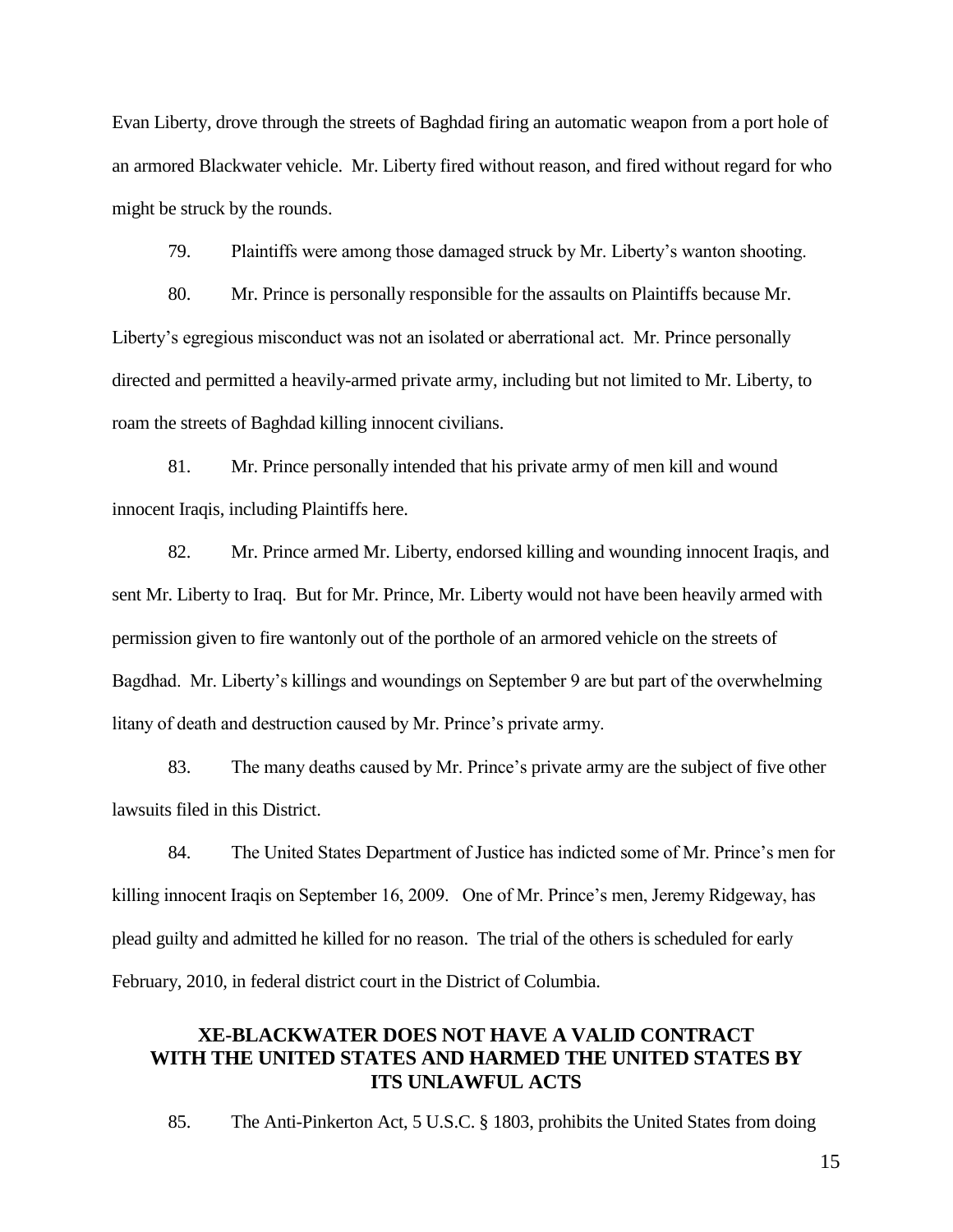business with "[a]n individual employed by the Pinkerton Detective Agency, or similar organization." The legislative history of the Act makes it clear that a "similar organization" means any mercenary or quasi-mercenary organization.

86. Xe-Blackwater constitutes such a "similar organization" and therefore lacks any valid contractual relationships with the United States.

87. According to the United States, Xe-Blackwater's actions seriously harmed the United States and violated the law.

## **COUNT ONE WAR CRIMES**

88. All preceding paragraphs are hereby incorporated by reference as if fully set forth herein.

89. Plaintiffs are all citizens of Iraq. Defendants are all citizens of the United States.

90. As set forth in detail above, Defendant Prince intended that his employees kill and

inflicted serious bodily harm on innocent Iraqi civilians, such as and including Plaintiffs.

91. Defendant Prince conspired with others to cause the intentional killings and infliction of serious bodily harm.

92. As set forth in detail above, the harms inflicted by Defendants occurred during an armed conflict in Iraq.

93. As set forth in detail above, the harms inflicted by Defendants occurred in the context of and in association with the armed conflict in Iraq.

## **COUNT TWO AGAINST RICO DEFENDANTS – VIOLATIONS OF RACKETEER INFLUENCED AND CORRUPT ORGANIZATIONS ACT ("RICO")**

94. All preceding paragraphs are hereby incorporated by reference as if fully set forth herein.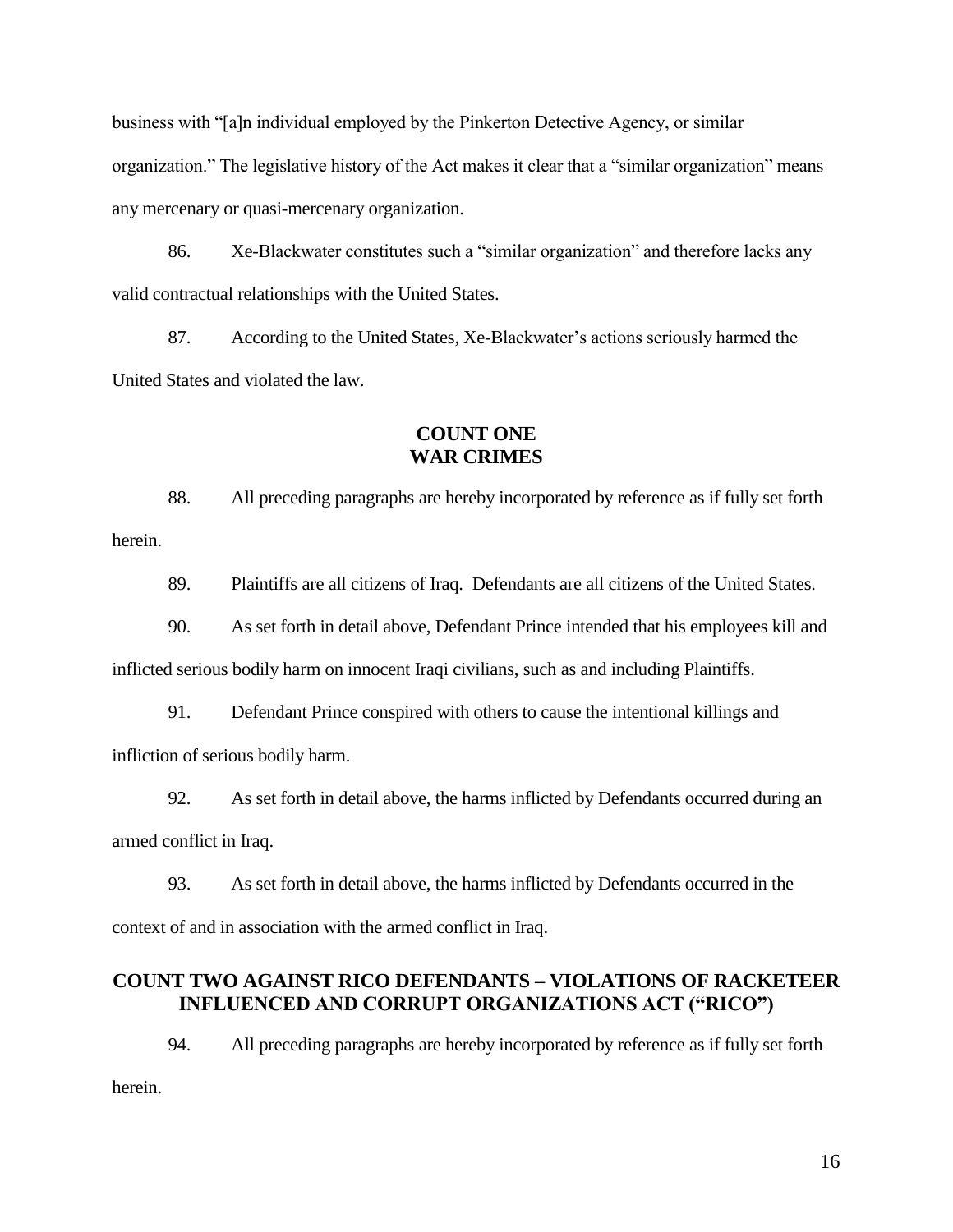95. The RICO Plaintiffs are Estate of Ali Hussamaldeen Ibrahim Albazzaz, Adil Lafta Miza'el Shikhayiss, Mahdi Mohammed Salih Mahdi Al Sa'adi, Ammar Ali Mahdi Abood Al Sa'adi, and Ali Mahdi Abood Al Sa'adi.

96. These RICO Plaintiffs all suffered property damage during the Al Watahba Square massacre. RICO18 U.S.C. §1964 (c).

97. The RICO Plaintiffs bring claims under RICO 18 U.S.C. §1962(c) and (d) against the RICO Defendants.

98. At present, the RICO Defendants include Erik Prince. Plaintiffs are seeking the joinder of additional RICO Defendants, including Gary Jackson, Bill Matthews, and Evan Liberty.

99. Defendant Erik Prince created, and conspired with Gary Jackson and Bill Matthews to create, an enterprise that has engaged in a series of illegal acts. Defendant Erik Prince's RICO enterprise (hereinafter "Prince RICO Enterprise") is known to consist of the following entities: Samarus CO LTD, Prince Group LLC, Xe Services LLC (formerly EP Investments LLC and d/b/a Blackwater Worldwide), Greystone LTD, Total Intelligence Solutions LLC, all located at 1650 Tysons Boulevard, McLean, VA 22012; and Xe Services LLC, U.S. Training Center, Inc. (formerly Blackwater Lodge and Training Center, Inc.), GSD Manufacturing LLC (formerly Blackwater Target Systems), Blackwater Security Consulting LLC, Presidential Airlines, and Raven Development Group LLC, all located at 850 Puddin Ridge Road, Moyock, NC 27958. All of these entities are affiliated together, and engage in illegal conduct together.

100. The Prince RICO Enterprise is an ongoing criminal enterprise that has been in existence since at least 2003. The conduct of the Prince RICO Enterprise demonstrates a pattern and practice of repeated illegality designed to create more wealth for Defendant Erik Prince, the coconspirators, and the Prince RICO Enterprise.

101. There is no goal that accomplished, would bring this Prince RICO Enterprise to an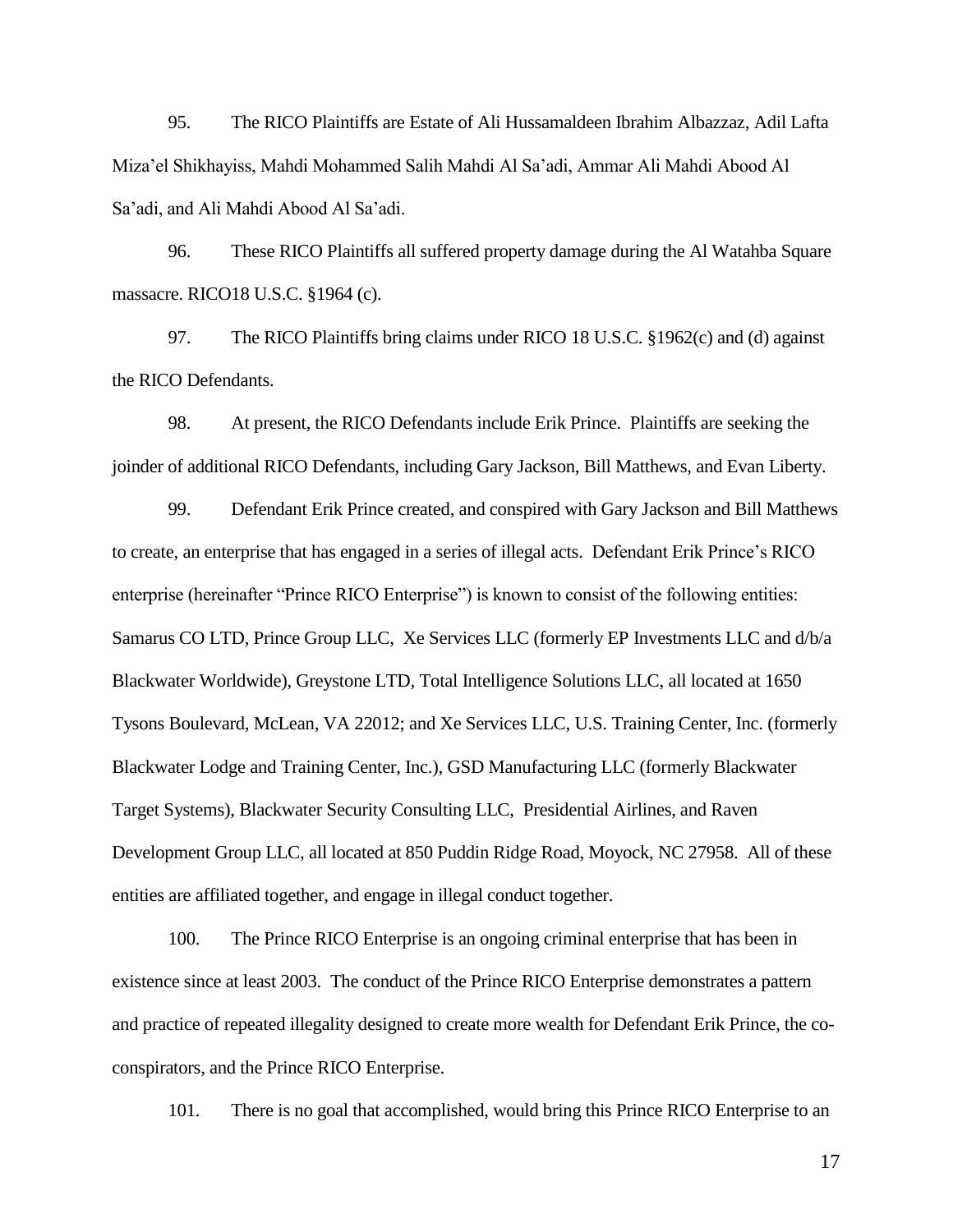end. Rather, as evidenced by a lengthy series of illegal acts – ranging from murder to tax evasion to destruction of evidence – Defendant Erik Prince and his RICO Enterprise will continue its racketeering unless stopped by this Court.

102. Defendant Erik Prince personally intended that his private army of men murder innocent Iraqis, including Plaintiffs. During these murders, the RICO Plaintiffs suffered property damage.

103. Mr. Prince heads up this ongoing criminal enterprise that has been in existence since at least 2003. The conduct of the Enterprise demonstrates a pattern and practice of repeated illegality designed to create more wealth for Defendant Erik Prince and the co-conspirators.

104. Mr. Prince intends and approves of his men killing innocents. Mr. Prince conspired with Gary Jackson and Bill Matthews in Virginia and North Carolina to murder innocent Iraqis. These conspirators engaged in a number of overt conspiratorial acts in Virginia and North Carolina, as alleged above in detail.

105. Mr. Prince's acts, including his conspiratorial conduct, constitutes murder and conspiracy to commit murder chargeable under the state laws of both North Carolina and Virginia. Mr. Prince's participation in this murder conspiracy caused the property damages of those Plaintiffs murdered and injured at Al Watahba Square on September 9, 2007.

106. As set forth in more detail above, Mr. Prince made written and verbal comments that provided both direct and indirect approval for killing and seriously injuring innocent Iraqis.

107. Mr. Prince conspired with Mr. Jackson and Mr. Matthews, and ratified and endorsed the litany of written and verbal comments that they made that provided both direct and indirect approval for killing and seriously injuring innocent Iraqis.

108. Mr. Prince and his co-conspirators conspired to cause, and did, cause murders to occur on or about the following dates in addition to the September 9, 2007: February 16, 2005, June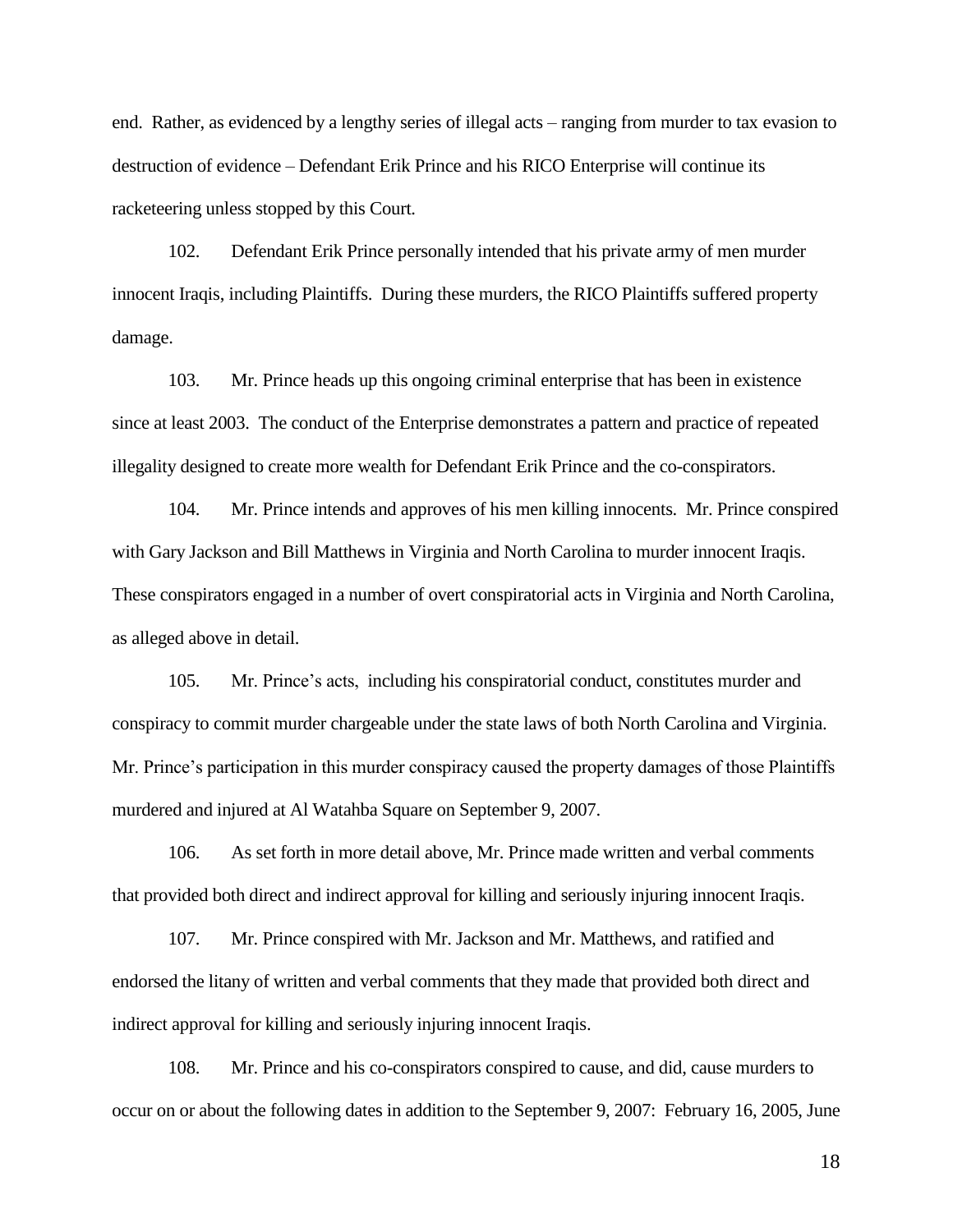25, 2005, October 24, 2005, December 24, 2006, February 4, 2007, February 7, 2007, July 1, 2007, August 13, 2007, September 16, 2007, May 5, 2009, as well as on many other dates not yet known to Plaintiffs.

109. In June 2005, and reasonable discovery likely will show during other time periods as well, Mr. Prince, his co-conspirators, and those acting at his direction or with his approval, engaged in a pattern of destroying audio and videotaped evidence that revealed criminal acts by Mr. Prince and the various members of the Enterprise. This destruction of evidence occurred in the United States (primarily North Carolina and Virginia), as well as in Iraq. This conduct violated 18 U.S.C. § 1512(3)(c).

110. In March 2008, May 2009, and reasonable discovery likely will show during other time periods as well, Mr. Prince, his co-conspirators, and those acting at their direction or with their approval engaged in a scheme to shred and otherwise destroy the documentary evidence memorializing the Enterprise's wide and varied illegal conduct. This destruction of evidence occurred in the United States (primarily North Carolina and Virginia) as well as in Iraq. This conduct violated 18 U.S.C.  $\S$  1512(3)(c).

111. Reasonable discovery likely will show that on or after September 9, 2007, Mr. Prince and those acting at his direction or with his approval engaged in the destruction of physical evidence in violation of violates 18 U.S.C. § 1512(3)(c).

112. During 2005, and reasonable discovery likely will show in subsequent years, Mr. Prince and those acting at his direction or with his approval engaged in a widespread pattern and practice of smuggling weapons and ammunition, including illegal ammunition, shortened barrel weapons and silencers. Reasonable discovery likely will show that the Mr. Prince violated 18 U.S.C. § 1956 as he, and those acting at his direction or with his approval, funneled the proceeds of these ongoing illegal acts to various offshore accounts established in the names of the various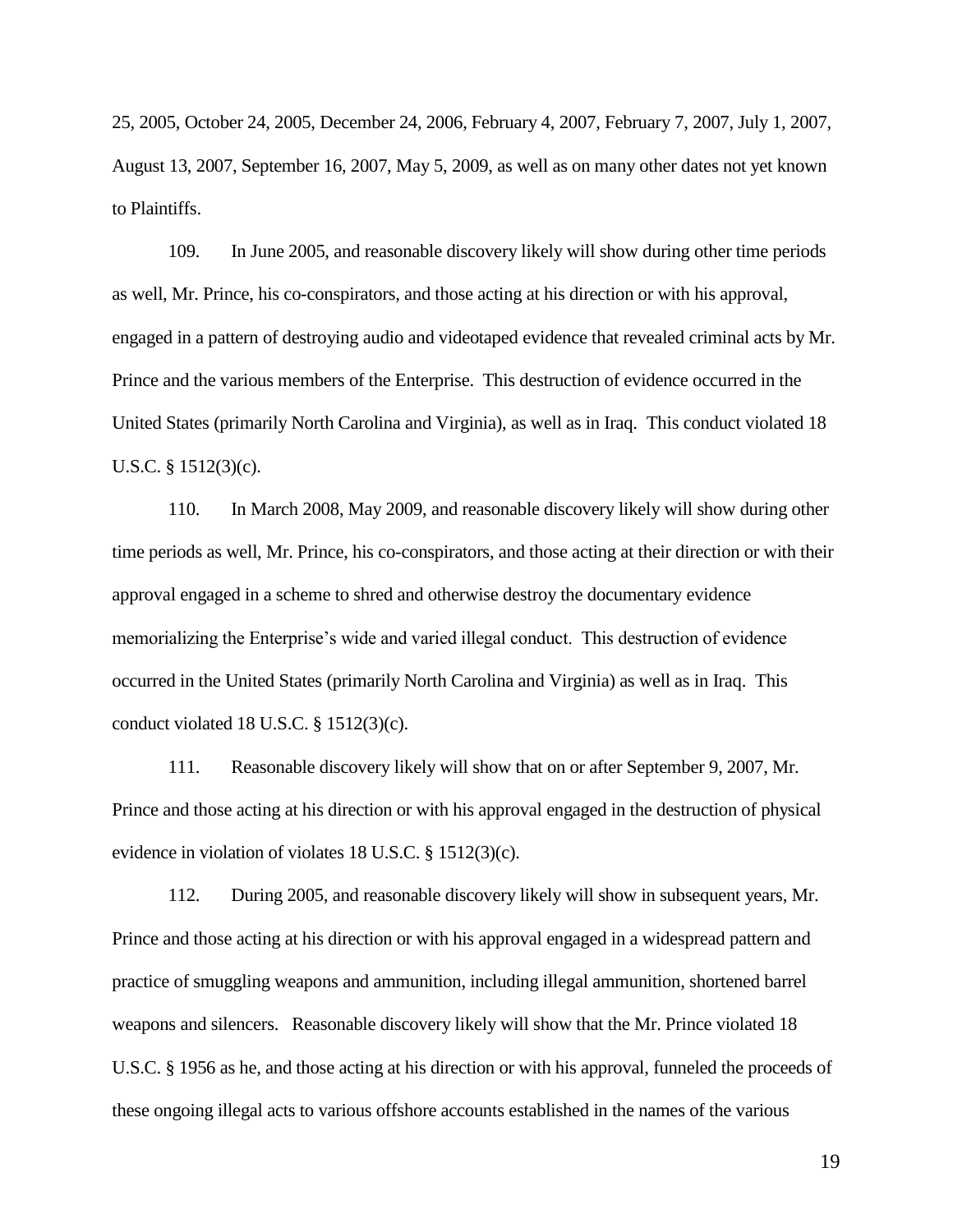entities within the Prince RICO Enterprise.

113. Co-conspirators Gary Jackson and Bill Matthews earned substantial sums of money from their participation in the conspiracy with Defendant Erik Prince. Defendant Erik Prince gave them each substantial bonuses, and authorized a Prince-controlled company called Raven to renovate and improve their homes.

114. Reasonable discovery likely will show that Mr. Prince and his co-conspirators permitted his employees to violate 18 U.S.C. §§2251, 2252, or 2260, by having young girls provide oral sex to Enterprise members in the "Blackwater Man Camp" in exchange for one American dollar. Reasonable discovery likely will show that these criminal violations were discovered via surveillance from North Carolina.

115. Mr. Prince's employees obtained and distributed controlled substances (steroids and other drugs) in 2007, and reasonable discovery likely will show in other time periods as well. Mr. Prince and his co-conspirators knew or should have known that the men were violating 18 U.S.C. §§1952(a)(1) and (3) by traveling in foreign commerce with an intent to carry on these unlawful activities relating to substances controlled by section 102(6) of the Controlled Substances Act, and thereafter performed or attempted to perform acts of distributing the proceeds or continuing to carry out these unlawful and felonious activities.

116. As set forth above, reasonable discovery will show Blackwater employees routinely transported controlled substances such as steroids from Moyock to Iraq. Reasonable discovery is needed to ascertain whether Mr. Prince or one or more of his co-conspirators benefitted financially from the drug trafficking.

117. Reasonable discovery may show that the violations of the laws regulating controlled substances by Mr. Prince and his co-conspirators may have serve as a causal predicate act for the Al Watahba Square property damage. To date, it is known that a substantial number of Mr.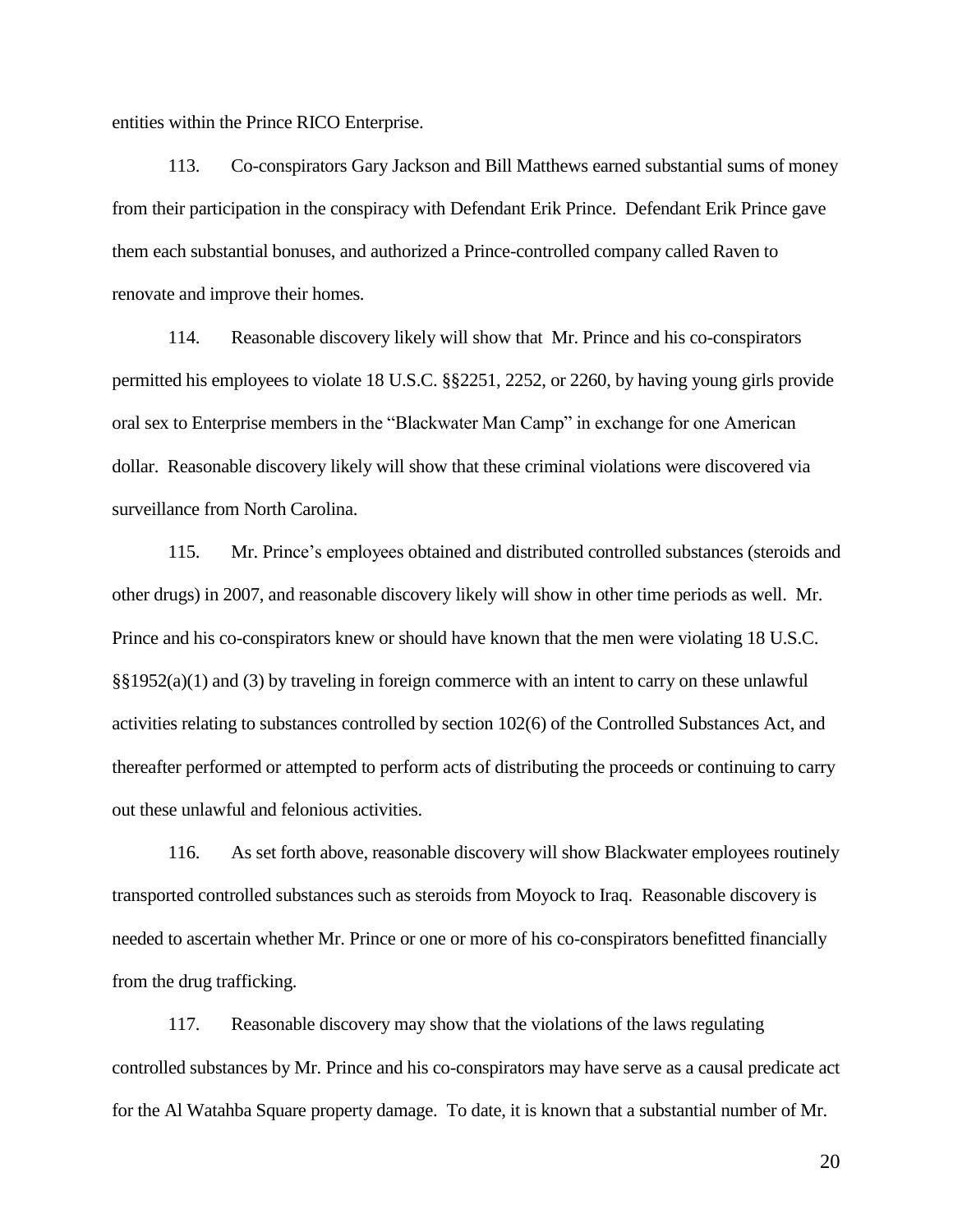Prince's men repeatedly consumed controlled substances. Neither Mr. Prince nor his coconspirators took any effective steps to stop this consumption of drugs. Mr. Liberty had repeatedly demonstrated a willingness to fire and kill innocent Iraqis for no reason.

118. Mr. Prince and his co-conspirators violated Section 7201 of the Internal Revenue Code by willfully evading the payment of taxes during 2006 and 2007. Mr. Prince and his coconspirators attempted to conceal the existence of the illegal tax evasion scheme from Congress and members of law enforcement.

119. According to witnesses, Mr. Prince and his co-conspirators hid some or all of the proceeds from his various illegal racketeering acts in offshore accounts. These accounts were kept under various names, such as Greystone or Damocles. Reasonable documentary discovery is needed to understand fully the extent of the money laundering.

120. The Prince RICO Enterprise continues to exist and continues to engage in repeated illegal acts. The Prince RICO Enterprise's racketeering will not stop, as it is immensely profitable for Defendant Erik Prince and the Enterprise he has created.

121. The continued existence of the well-funded and powerful Prince RICO Enterprise poses a grave and special threat to the well-being of the world.

## **COUNT THREE ASSAULT AND BATTERY**

122. All preceding paragraphs are hereby incorporated by reference as if fully set forth herein.

123. Defendants unlawfully intended to and did inflict immediate injury upon Plaintiffs.

124. Defendants intentionally assaulted, battered, and made other offensive contacts; and aided and abetted the assaulting, battering and offensively contacting, of the Plaintiffs.

125. Plaintiffs did not consent to the offensive contacts. Plaintiffs feared for their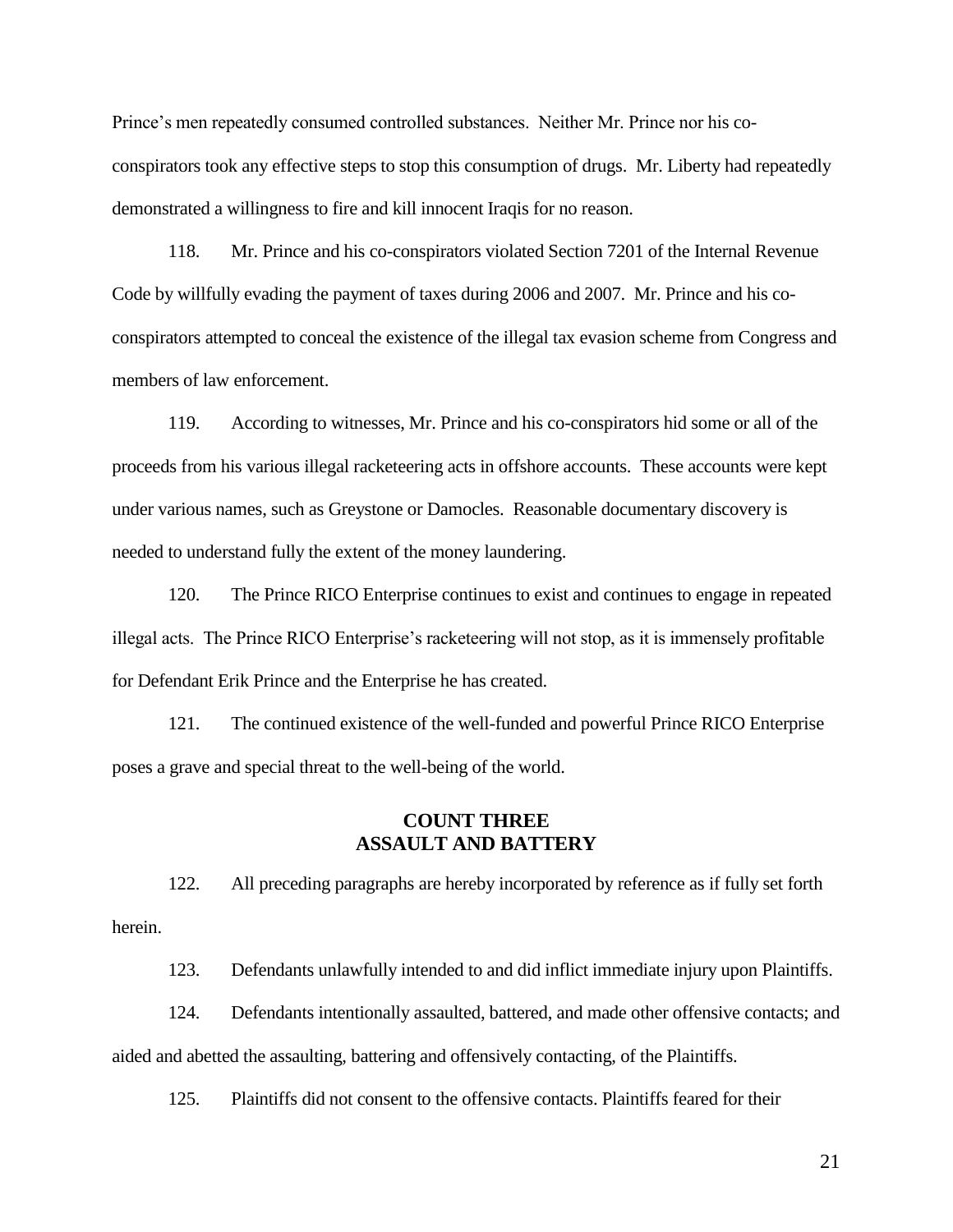personal safety and felt threatened by Defendants' actions.

126. Defendants committed the assaults and batteries.

127. Defendants set the conditions, directly and/or indirectly facilitated, ordered, acquiesced, confirmed, ratified and/or conspired with others to act in the manner that led to the wrongful assaults and batteries.

128. Defendants' acts caused grave and foreseeable damages to Plaintiffs.

### **COUNT FOUR WRONGFUL DEATH**

129. All preceding paragraphs are hereby incorporated by reference as if fully set forth herein.

130. The personal representatives of the Estate Plaintiffs are persons able to serve in the capacity of personal representatives under Virginia and Iraqi law.

131. Defendants set the conditions, directly and/or indirectly facilitated, ordered,

acquiesced, confirmed, ratified and/or conspired with others to act in the manner that led to the wrongful deaths.

132. Defendants' wrongful acts and omissions caused the deaths of Plaintiffs.

133. The deaths of Plaintiffs were the foreseeable result of Defendants' wrongful acts and omissions.

## **COUNT FIVE INTENTIONAL INFLICTION OF EMOTIONAL DISTRESS**

134. All preceding paragraphs are hereby incorporated by reference as if fully set forth herein.

135. Defendants intentionally inflicted severe emotional distress by way of extreme and outrageous conduct on Plaintiffs and their family members. Defendants intended or recklessly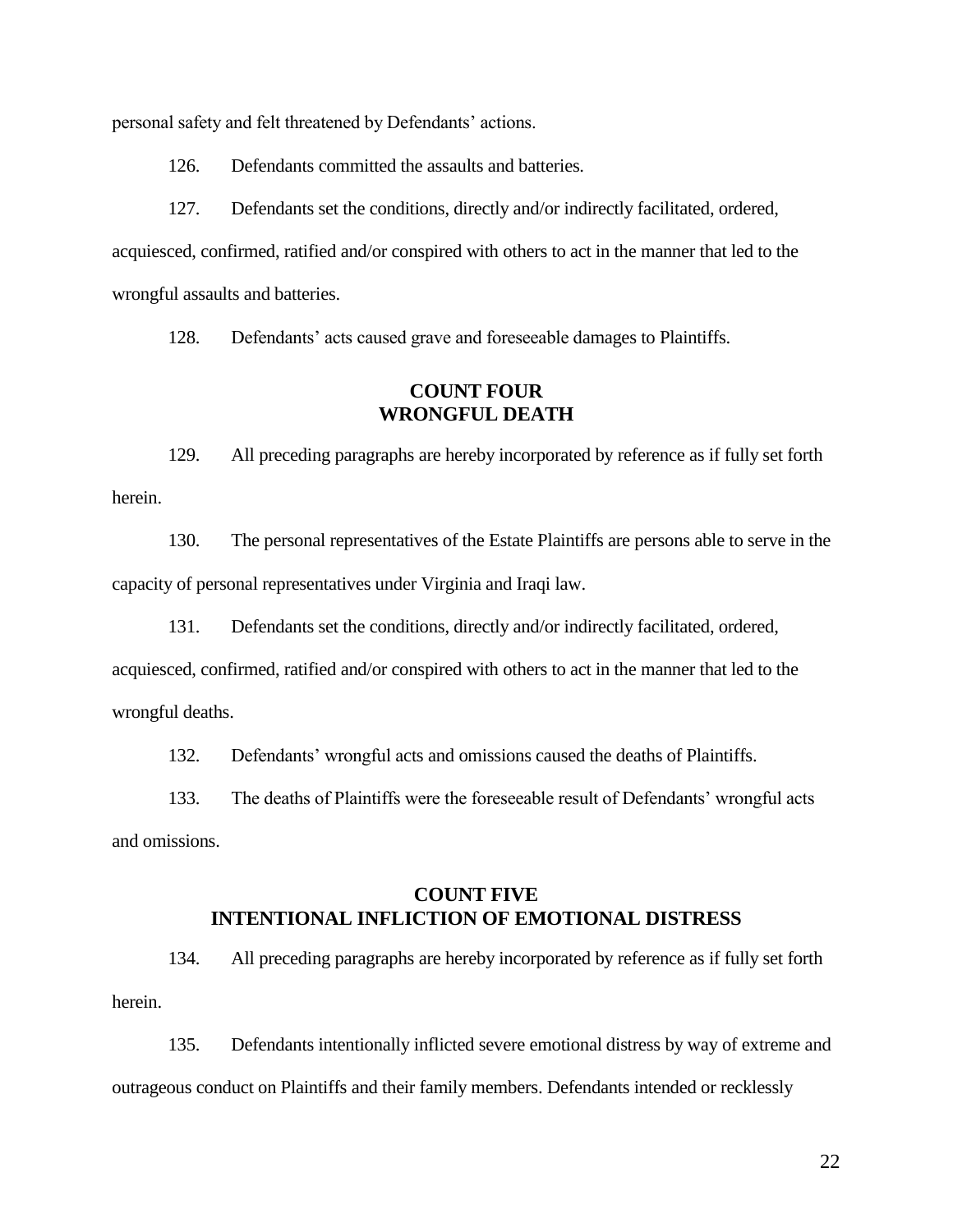disregarding the probability that Plaintiffs would suffer emotional distress when directing offensive conduct toward Plaintiffs or carrying out offensive conduct while aware of Plaintiffs' and their family members' presence.

136. Defendants' acts caused grave and foreseeable injuries to Plaintiffs and their family members.

# **COUNT SIX NEGLIGENT INFLICTION OF EMOTIONAL DISTRESS**

137. All preceding paragraphs are hereby incorporated by reference as if fully set forth herein.

138. Defendants negligently inflicted severe emotional distress on Plaintiffs and their family members.

- 139. Defendants breached a duty to Plaintiffs and others present at the Al Watahba.
- 140. Defendants' negligence directly and foreseeably harmed Plaintiffs.

# **COUNT SEVEN NEGLIGENT HIRING, TRAINING AND SUPERVISION**

141. All preceding paragraphs are hereby incorporated by reference as if fully set forth

herein.

- 142. Defendants acted negligently and directly harmed Plaintiffs by:
	- (a) failing to take the appropriate steps in hiring proper personnel to perform services;
	- (b) failing to properly screen personnel before their hiring;
	- (c) failing to train personnel properly;
	- (d) failing to investigate allegations of wrongdoing;
	- (e) failing to reprimand for wrongful actions;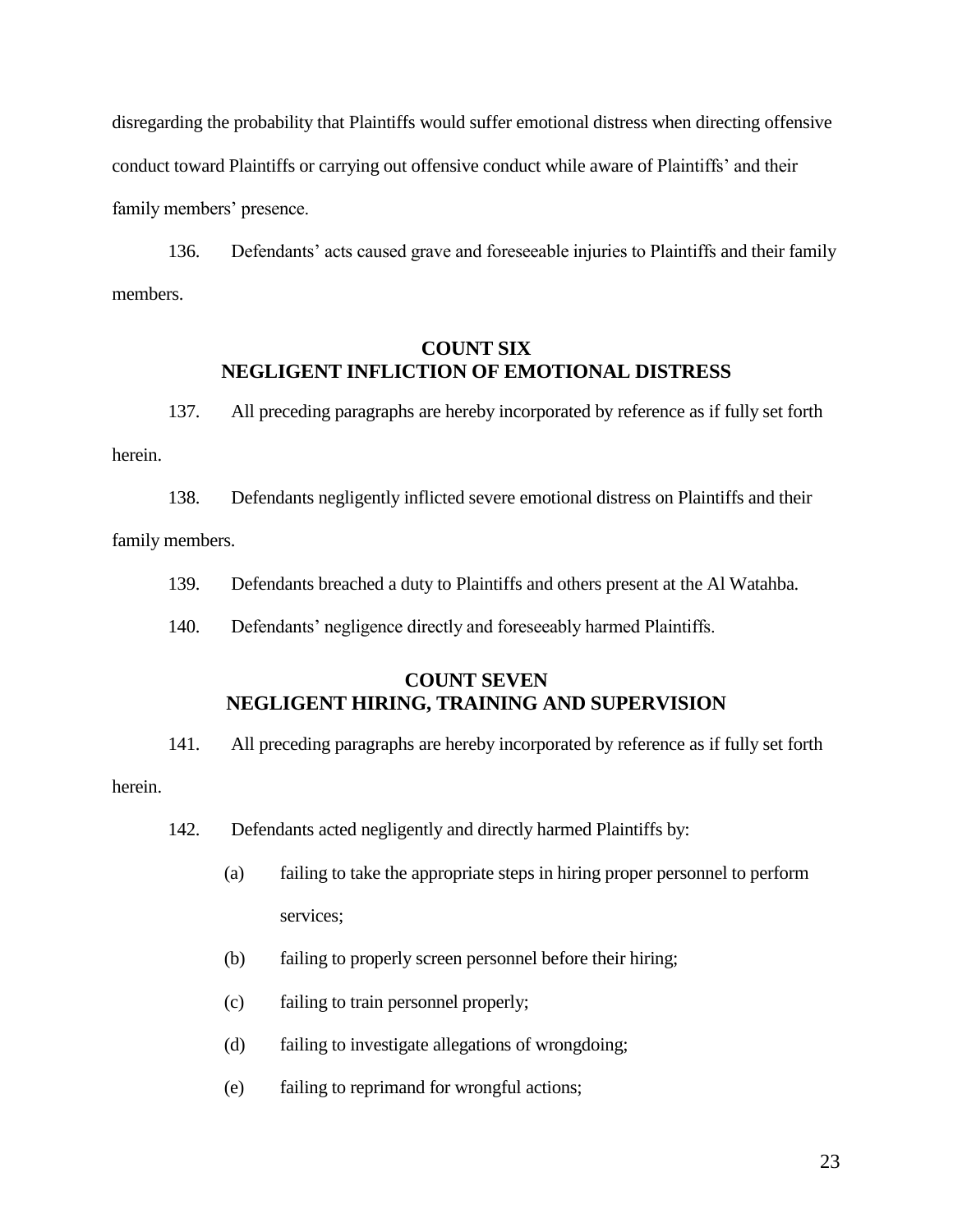- (f) failing to adequately monitor for and stop illegal substance abuse; and
- (g) negligently permitting repeated lawlessness by employees.

143. Defendants' negligence directly and foreseeably harmed Plaintiffs and their family members.

# **COUNT EIGHT TORTIOUS SPOLIATION OF EVIDENCE**

144. Defendants had a legal duty to preserve evidence relating to the Al Wahahba massacre and other killings.

145. Defendants intentionally destroyed that evidence.

146. By so destroying, defendants significantly impaired Plaintiffs' ability to prove critical facts in this action.

147. Defendants' intent, at least in part, in destroying the evidence was to lessen the risk that they would be found liable by a jury hearing this action.

148. Defendants' intentional destruction of evidence harmed and continues to harm the Plaintiffs.

#### **DAMAGES**

149. Plaintiffs, acting when necessary through the Estates or their Personal

Representatives, are entitled to any and all remedies available to them as a result of the conduct alleged herein, including, but not limited to: attorneys fees; compensation for sorrow, mental anguish, and solace, including but not limited to society, companionship, comfort, guidance, kindly offices and advice of the decedent; compensation for reasonably expected loss of (a) income of the decedent and (b) services, protection, care and assistance provided by the decedent; and compensation for the expenses for the care, treatment and hospitalization of the decedent incident to the injury resulting in death; reasonable funeral expenses; and punitive damages because Xe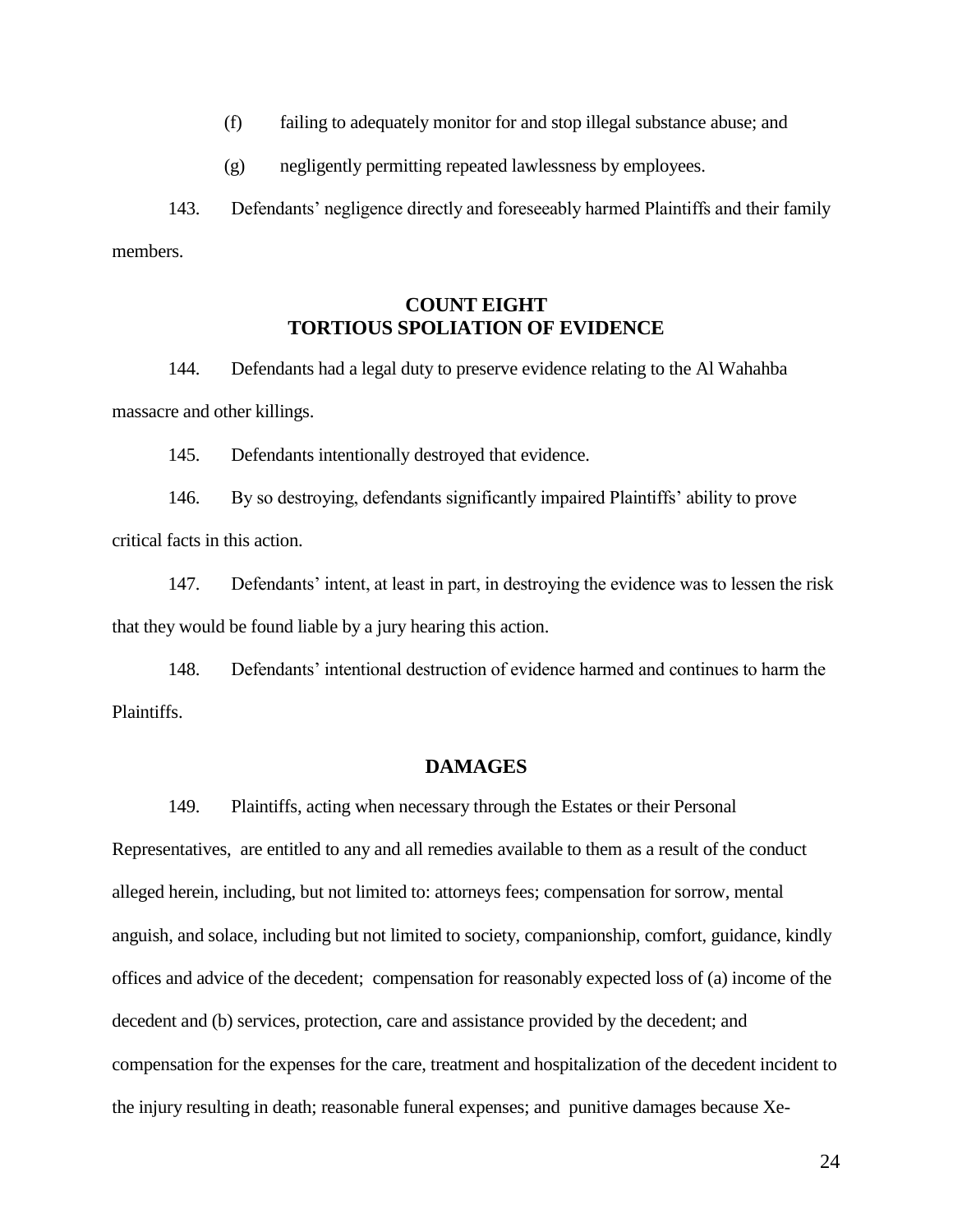Blackwater engaged in willful and wanton misconduct, and acted with such recklessness as evinces a conscious disregard for the safety of others.

150. The RICO Plaintiffs seek all remedies available under RICO against RICO

Defendant Erik Prince, including, but not limited to, damages and attorneys fees.

151. Defendants are liable for killing Plaintiffs. Defendants are liable for the pain and suffering caused to Plaintiffs, as well as the pain and suffering and loss of consortium.

152. Defendants are liable for the physical and mental injuries caused to Plaintiffs.

153. Plaintiffs seek compensatory and punitive damages in an amount in excess of the jurisdictional amount set forth in 28 U.S.C. § 1332. Plaintiffs also seek any and all additional remedies (such as attorneys' fees) available under law and equity.

 $/S/$ 

Susan L. Burke (VA Bar #27769) William F. Gould BURKE O'NEIL LLC 1000 Potomac Street, N.W. Suite 150 Washington, D.C. 20007 (202) 232-5504 [sburke@burkeoneil.com](mailto:sburke@burkeoneil.com)

Katherine Gallagher CENTER FOR CONSTITUTIONAL RIGHTS 666 Broadway, 7th Floor New York, NY 10012

*Attorneys for Plaintiff*

Date: October 28, 2009